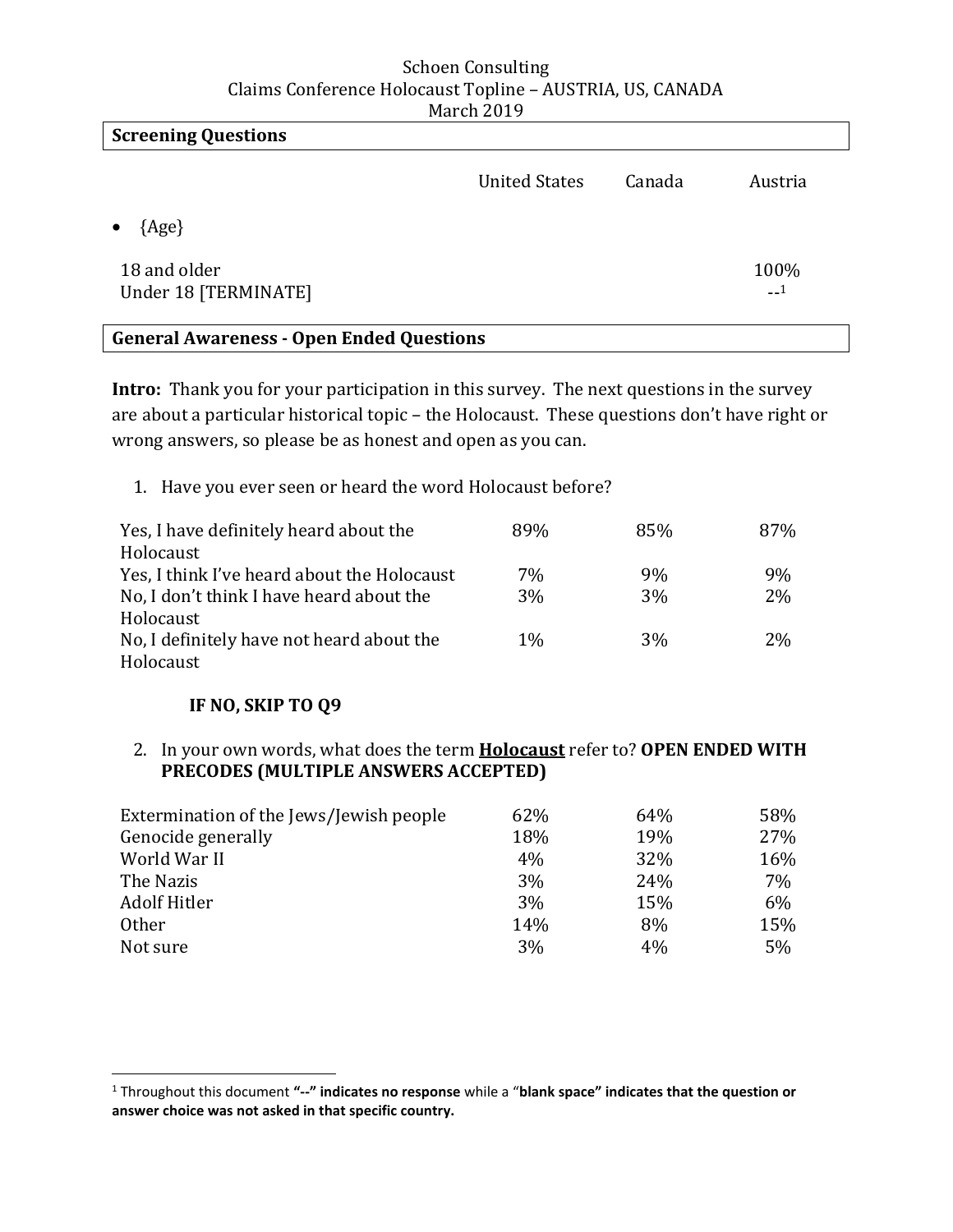| <b>United States</b> | Canada | Austria |
|----------------------|--------|---------|
|                      |        |         |

3. Who or what do you think caused the Holocaust? **OPEN ENDED WITH PRECODES (MULTIPLE ANSWERS ACCEPTED)** 

| <b>Adolf Hitler</b> | 83%   | 48% | 39% |
|---------------------|-------|-----|-----|
| The Nazis           | 67%   | 19% | 21% |
| Jews                | 10%   | 3%  | 8%  |
| World War I         | 6%    | 3%  | 4%  |
| Germany             | 36%   | 12% | 2%  |
| Antisemitism        | $- -$ |     | 2%  |
| <b>Other</b>        | $1\%$ | 18% | 19% |
| Not sure            | 4%    | 8%  | 6%  |

# 4. Who were victims during the Holocaust? **OPEN ENDED WITH PRECODES (MULTIPLE ANSWERS ACCEPTED)**

| 94%   | 96% | 94%   |
|-------|-----|-------|
| 32%   | 40% | 42%   |
| 22%   | 35% | 39%   |
| 33%   | 40% | 35%   |
| 16%   | 28% | 30%   |
| 10%   | 21% | 25%   |
| 14%   | 20% | 24%   |
| 17%   | 22% | 13%   |
| --    |     | 12%   |
| 9%    | 15% | 10%   |
| $1\%$ | 8%  | $5\%$ |
| 3%    | 3%  | 4%    |
|       |     |       |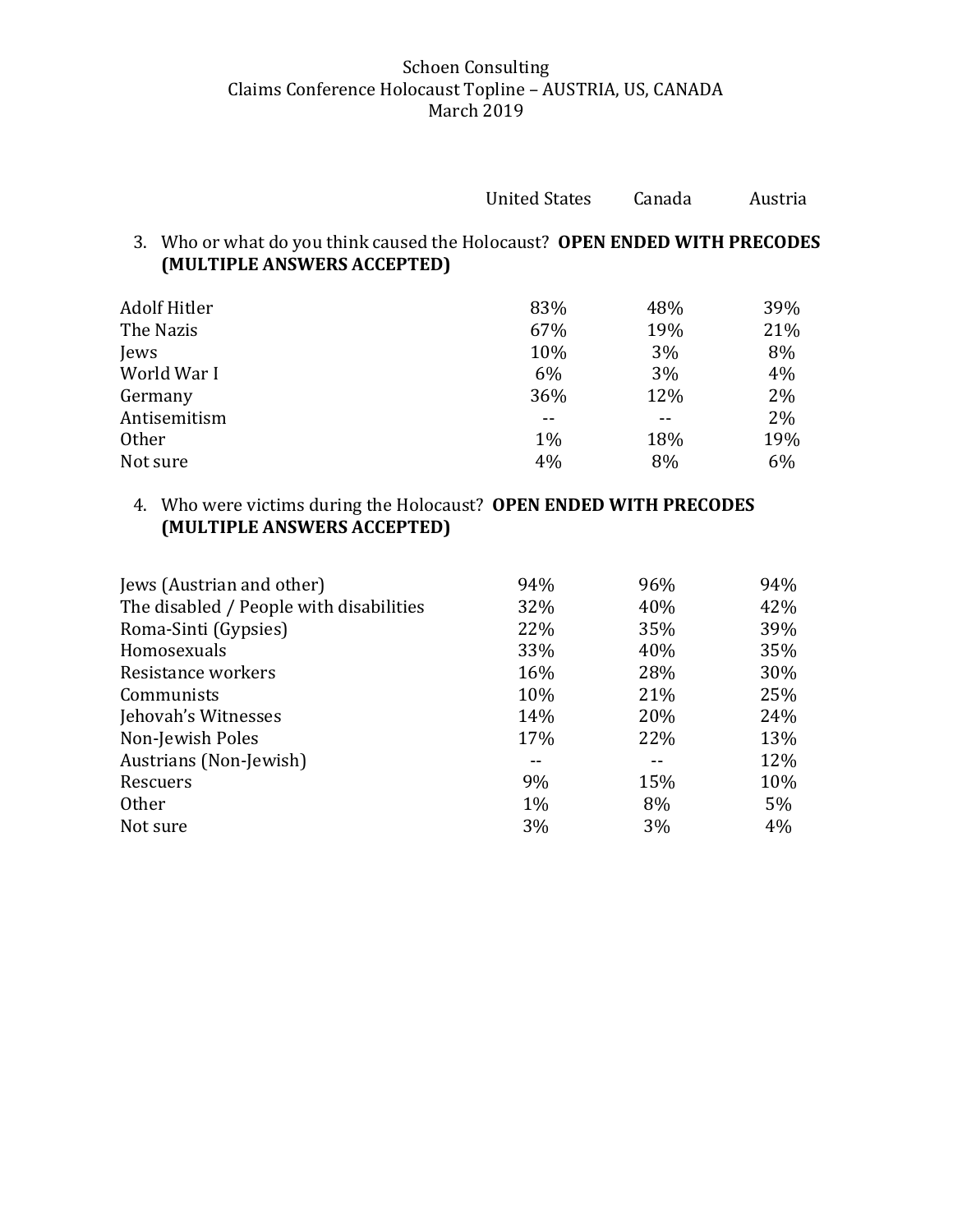| <b>United States</b> | Canada | Austria |
|----------------------|--------|---------|
|                      |        |         |

## 5. In which country or countries did the Holocaust take place? **SELECT ALL THAT APPLY (MULTIPLE ANSWERS ACCEPTED)**

| Germany                    | 84% | 81% | 69% |
|----------------------------|-----|-----|-----|
| Austria                    | 27% | 28% | 62% |
| Poland                     | 37% | 43% | 48% |
| Europe (Generally)         | 24% | 36% | 46% |
| Hungary                    | 17% | 24% | 28% |
| Czechoslovakia             |     |     | 21% |
| The Netherlands (Holland)  | 15% | 23% | 20% |
| France                     | 19% | 28% | 18% |
| Former Yugoslavia          | 10% | 15% | 17% |
| <b>Former Soviet Union</b> | 8%  | 11% | 13% |
| Romania                    |     |     | 13% |
| Belgium                    | 14% | 19% | 12% |
| Ukraine                    | 8%  | 16% | 12% |
| Lithuania                  | 5%  | 12% | 10% |
| Latvia                     | 6%  | 14% | 10% |
| Estonia                    | 5%  | 13% | 10% |
| Denmark                    | 9%  | 12% | 9%  |
| North Africa               |     | 4%  | 5%  |
| <b>Other</b>               |     | 2%  | 2%  |
| Not sure                   | 4%  | 4%  | 8%  |

## 6. From what you know or have heard, what was Auschwitz? **OPEN ENDED WITH PRECODES (MULTIPLE ANSWERS ACCEPTED)**

| Concentration camp       | 40%        | 53% | 58% |
|--------------------------|------------|-----|-----|
| Forced labor camp        | $1\%$      | 3%  | 6%  |
| Death/extermination camp | 23%        | 32% | 4%  |
| All of the above         |            |     | --  |
| <b>Other</b>             | 21\%       | 12% | 10% |
| Not sure                 | <b>20%</b> | 12% | 22% |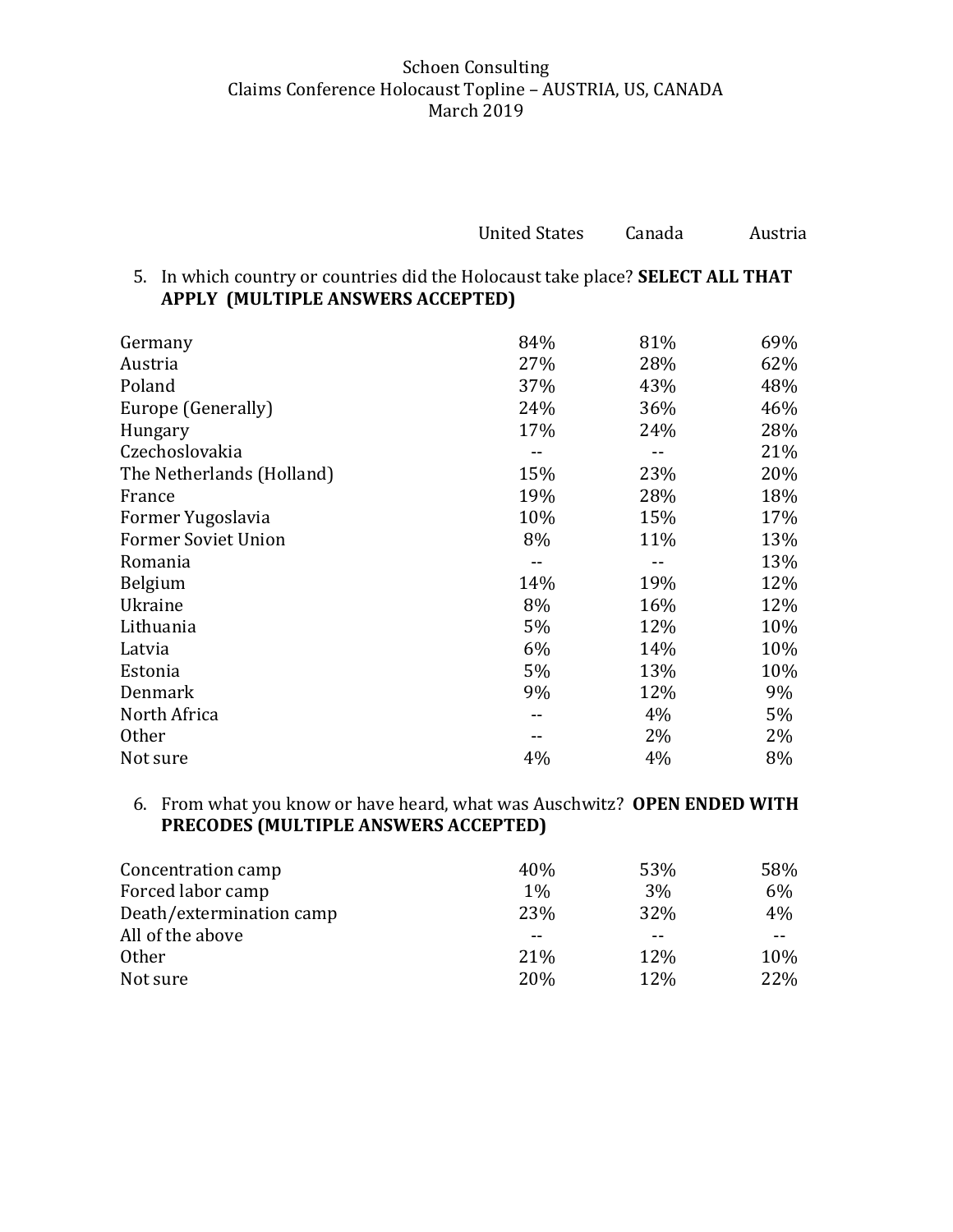| 7. Okay, and have you ever heard of "the Final Solution" before? <sup>2</sup> |  |  |
|-------------------------------------------------------------------------------|--|--|
|                                                                               |  |  |

| Yes, I have definitely heard of the Final     | 34% | 31% | 47% |
|-----------------------------------------------|-----|-----|-----|
| Solution                                      |     |     |     |
| Yes, I think I've heard of the Final Solution | 7%  | 8%  | 17% |
| I have heard of it generally but not sure     | 14% | 10% |     |
| what it means                                 |     |     |     |
| No, I don't think I have heard of it before   | 21% | 22% | 25% |
| No, I definitely have not heard of it before  | 14% | 20% | 11% |
| I'm not sure if I've heard of it or not       | 10% | 9%  |     |

#### 8. **[IF HEARD OF THE FINAL SOLUTION]** And in your own words, what was "the Final Solution"? **OPEN ENDED WITH PRECODES – MULTIPLE ANSWERS ACCEPTED**

| The Nazi plan to murder Jews | 26% | 83% | 71% |
|------------------------------|-----|-----|-----|
| Genocide generally           | 36% | 25% | 17% |
| The Holocaust                | 32% | 20% | 20% |
| Mathematics                  | 4%  | 1%  | --  |
| <b>Other</b>                 | 8%  |     | 3%  |
| Not sure                     | 10% | 11% | 8%  |

 $\overline{\phantom{a}}$ 

<sup>&</sup>lt;sup>2</sup> In the United States and Canada two additional answer choices were provided that were not provided in the Austria study.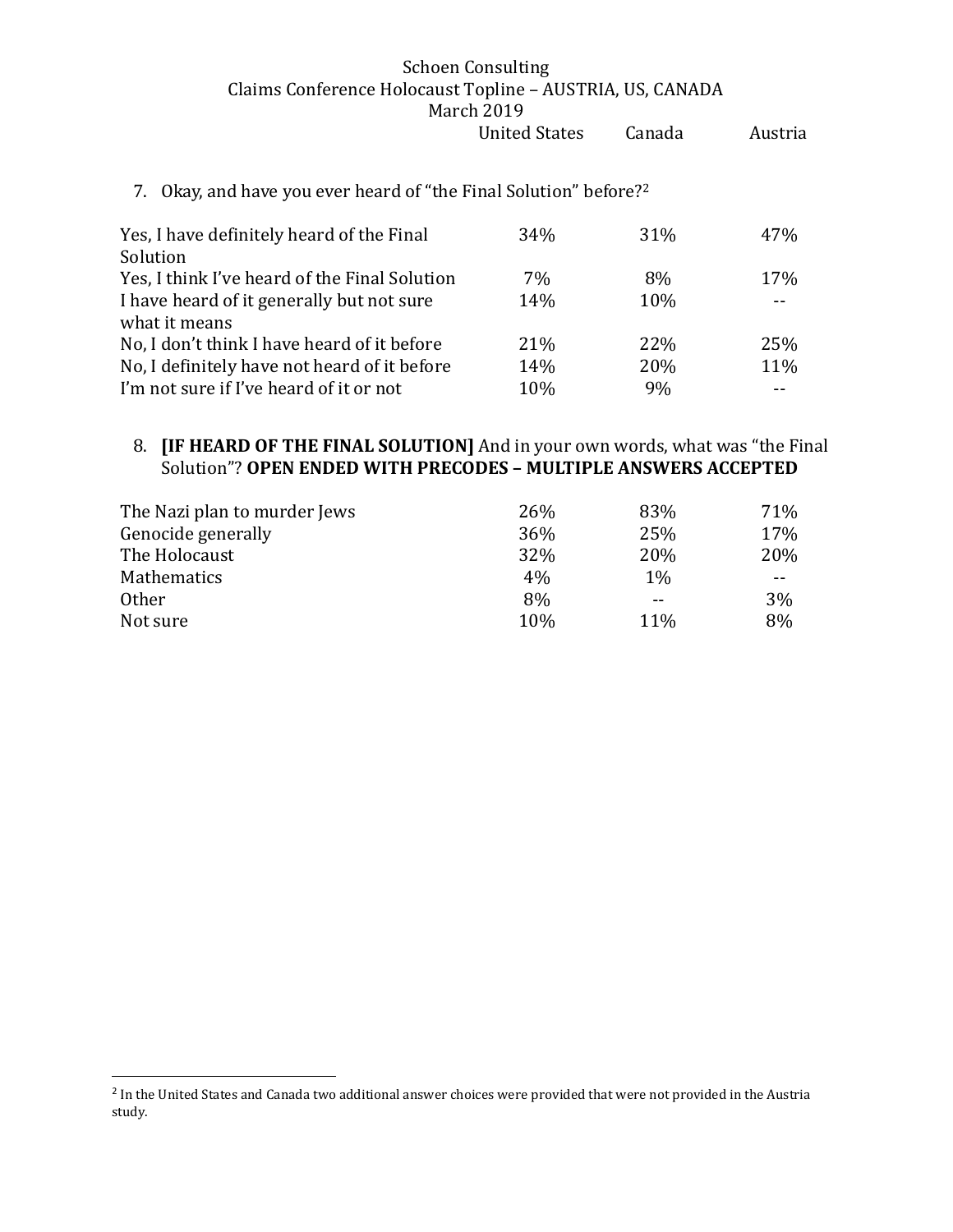**Familiarity with Key Holocaust Figures** 

United States Canada Austria

**INTRO:** The term Holocaust refers to the systematic, bureaucratic, state-sponsored persecution and murder of the Jewish people by the Nazi regime and its collaborators during World War II.

I am now going to ask you some questions about the Holocaust.

9. First, when you think about the Holocaust who is the person or people who FIRST come to mind for you? **OPEN ENDED WITH PRECODES (MULTIPLE RESPONSES ALLOWED)**

| Jews                | 26%   | 27%   | 65%   |
|---------------------|-------|-------|-------|
| <b>Adolf Hitler</b> | 65%   | 58%   | 23%   |
| The Nazis           | 8%    | 7%    | 8%    |
| Heinrich Himmler    | 1%    | 2%    | 3%    |
| Adolf Eichmann      | $1\%$ | $1\%$ | $1\%$ |
| Joseph Goebbels     |       | $1\%$ |       |
| Oskar Schindler     | --    | 1%    |       |
| Anne Frank          | 4%    | 2%    |       |
| Germans             | 5%    | 4%    |       |
| Other               | 5%    | 5%    | 9%    |
| Not sure            | 1%    | 7%    | 3%    |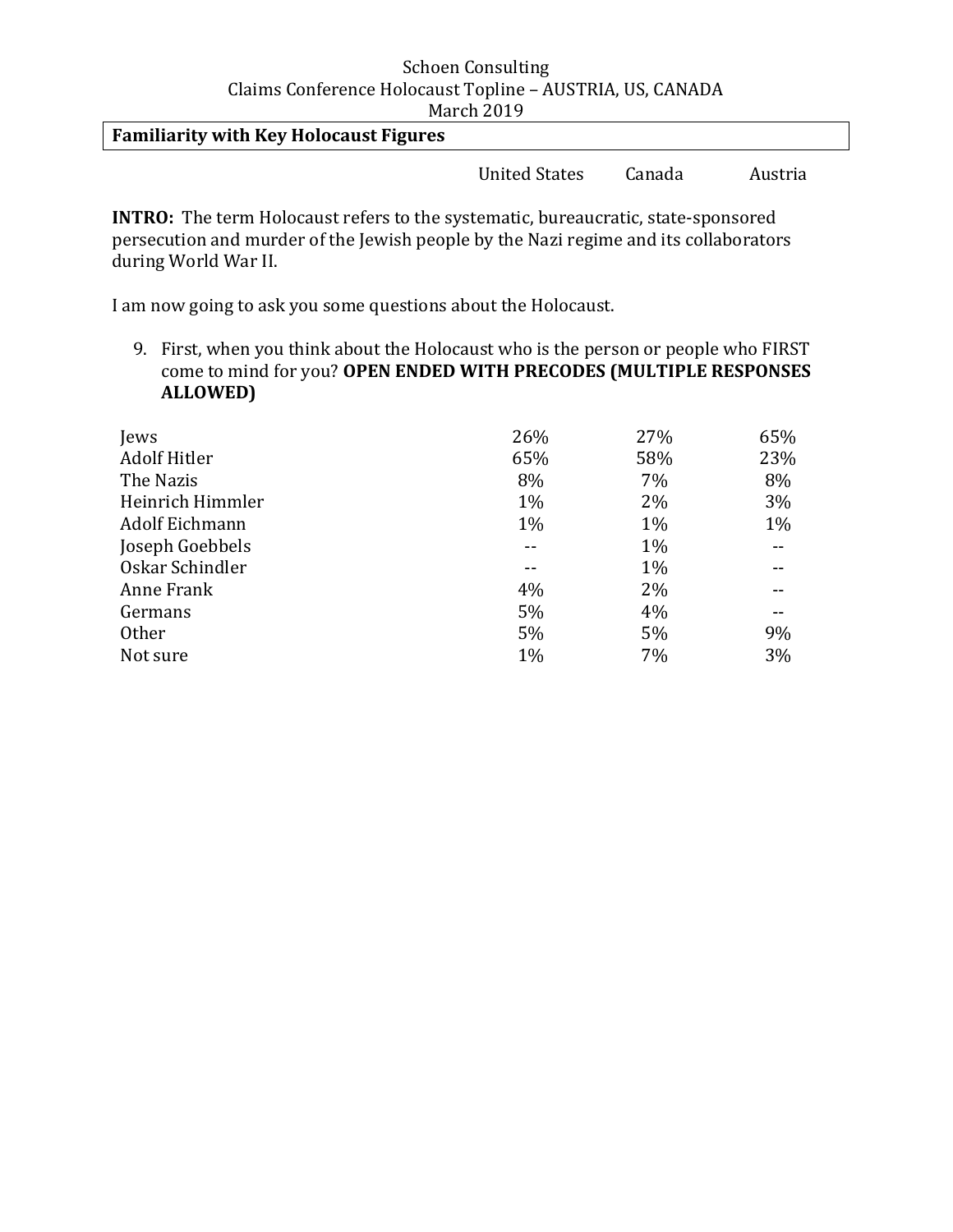10. I will now read you the names of some historical figures who are associated with a particular point in history. For each, please indicate whether or not you are familiar with him or her.

# **Adolf Hitler**

| <b>TOTAL FAMILIAR</b>     | 97% | 94% | 98%   |
|---------------------------|-----|-----|-------|
| <b>TOTAL NOT FAMILIAR</b> | 3%  | 5%  | $2\%$ |
| Very familiar             | 61% | 56% | 75%   |
| Familiar                  | 36% | 38% | 23%   |
| Not very familiar         | 3%  | 3%  | 1%    |
| Not at all familiar       |     | 2%  | 1%    |
| Not sure                  |     | 1%  |       |
| <b>Joseph Goebbels</b>    |     |     |       |
| <b>TOTAL FAMILIAR</b>     | 46% | 43% | 76%   |
| TOTAL NOT FAMILIAR        | 49% | 54% | 21%   |
| Very familiar             | 22% | 14% | 43%   |
| Familiar                  | 24% | 29% | 33%   |
| Not very familiar         | 20% | 18% | 11%   |
| Not at all familiar       | 29% | 36% | 10%   |
| Not sure                  | 5%  | 3%  | 3%    |
| <b>Heinrich Himmler</b>   |     |     |       |
| <b>TOTAL FAMILIAR</b>     | 53% | 50% | 74%   |
| <b>TOTAL NOT FAMILIAR</b> | 43% | 45% | 22%   |
| Very familiar             | 27% | 18% | 42%   |
| Familiar                  | 26% | 32% | 32%   |
| Not very familiar         | 30% | 22% | 13%   |
| Not at all familiar       | 13% | 23% | 9%    |
| Not sure                  | 4%  | 5%  | 4%    |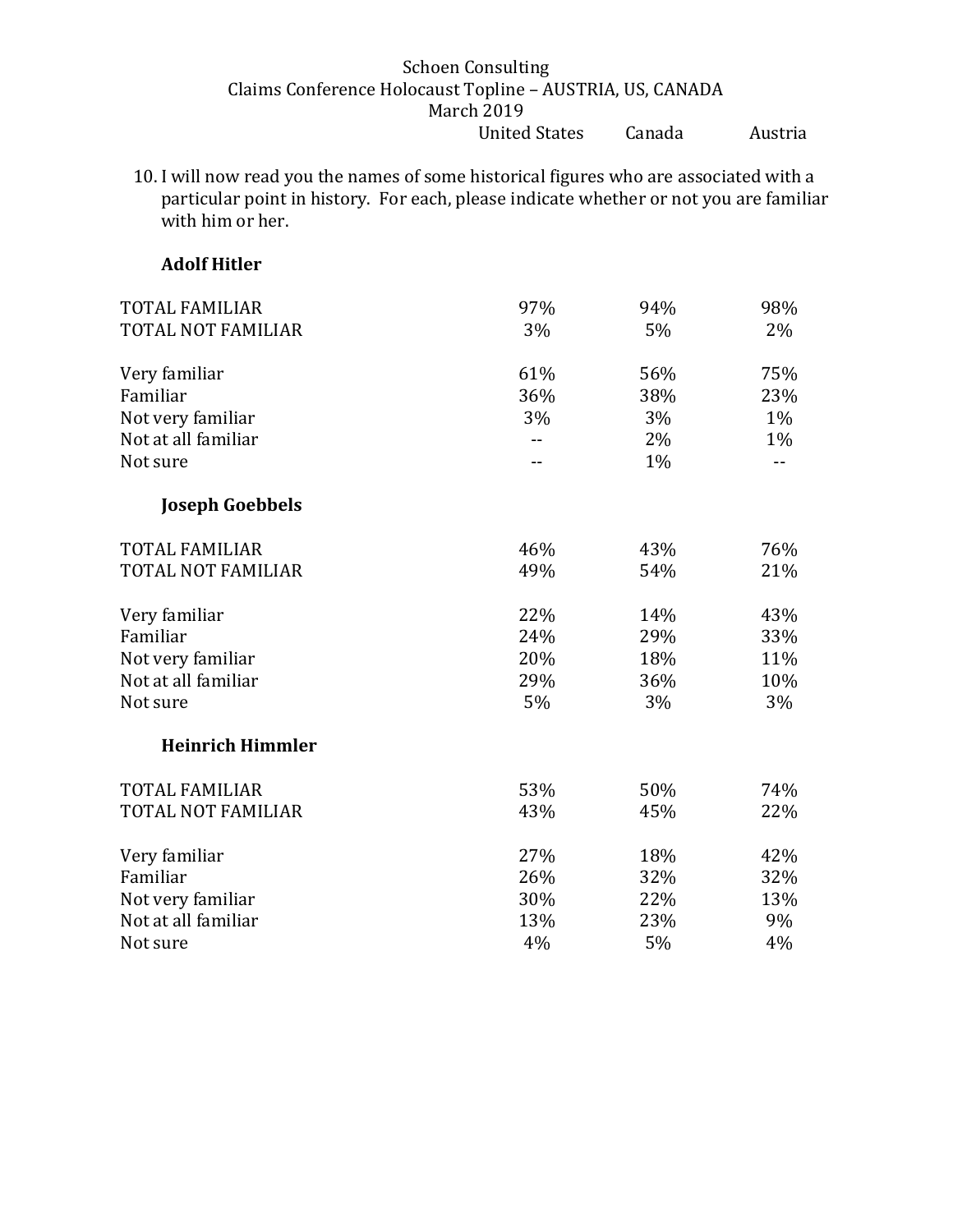|                           | <b>United States</b> | Canada | Austria |
|---------------------------|----------------------|--------|---------|
| <b>Adolf Eichmann</b>     |                      |        |         |
| <b>TOTAL FAMILIAR</b>     | 45%                  | 37%    | 51%     |
| <b>TOTAL NOT FAMILIAR</b> | 45%                  | 58%    | 45%     |
| Very familiar             | 20%                  | 9%     | 27%     |
| Familiar                  | 25%                  | 28%    | 24%     |
| Not very familiar         | 24%                  | 28%    | 19%     |
| Not at all familiar       | 21%                  | 30%    | 26%     |
| Not sure                  | 10%                  | 5%     | 4%      |
| <b>Anne Frank</b>         |                      |        |         |
| <b>TOTAL FAMILIAR</b>     | 85%                  | 76%    | 80%     |
| <b>TOTAL NOT FAMILIAR</b> | 15%                  | 24%    | 18%     |
| Very familiar             | 49%                  | 38%    | 53%     |
| Familiar                  | 36%                  | 38%    | 27%     |
| Not very familiar         | 13%                  | 14%    | 8%      |
| Not at all familiar       | 2%                   | 10%    | 10%     |
| Not sure                  |                      |        | 2%      |
| <b>Oskar Schindler</b>    |                      |        |         |
| <b>TOTAL FAMILIAR</b>     | 54%                  | 55%    | 86%     |
| TOTAL NOT FAMILIAR        | 44%                  | 42%    | 13%     |
| Very familiar             | 20%                  | 18%    | 48%     |
| Familiar                  | 34%                  | 37%    | 38%     |
| Not very familiar         | 25%                  | 21%    | 7%      |
| Not at all familiar       | 19%                  | 21%    | 6%      |
| Not sure                  | 2%                   | 3%     | 1%      |
| <b>Elie Wiesel</b>        |                      |        |         |
| TOTAL FAMILIAR            | 42%                  | 23%    | 20%     |
| TOTAL NOT FAMILIAR        | 54%                  | 71%    | 73%     |
| Very familiar             | 18%                  | 7%     | 7%      |
| Familiar                  | 24%                  | 16%    | 13%     |
| Not very familiar         | 22%                  | 29%    | 22%     |
| Not at all familiar       | 32%                  | 42%    | 51%     |
| Not sure                  | 4%                   | 6%     | 7%      |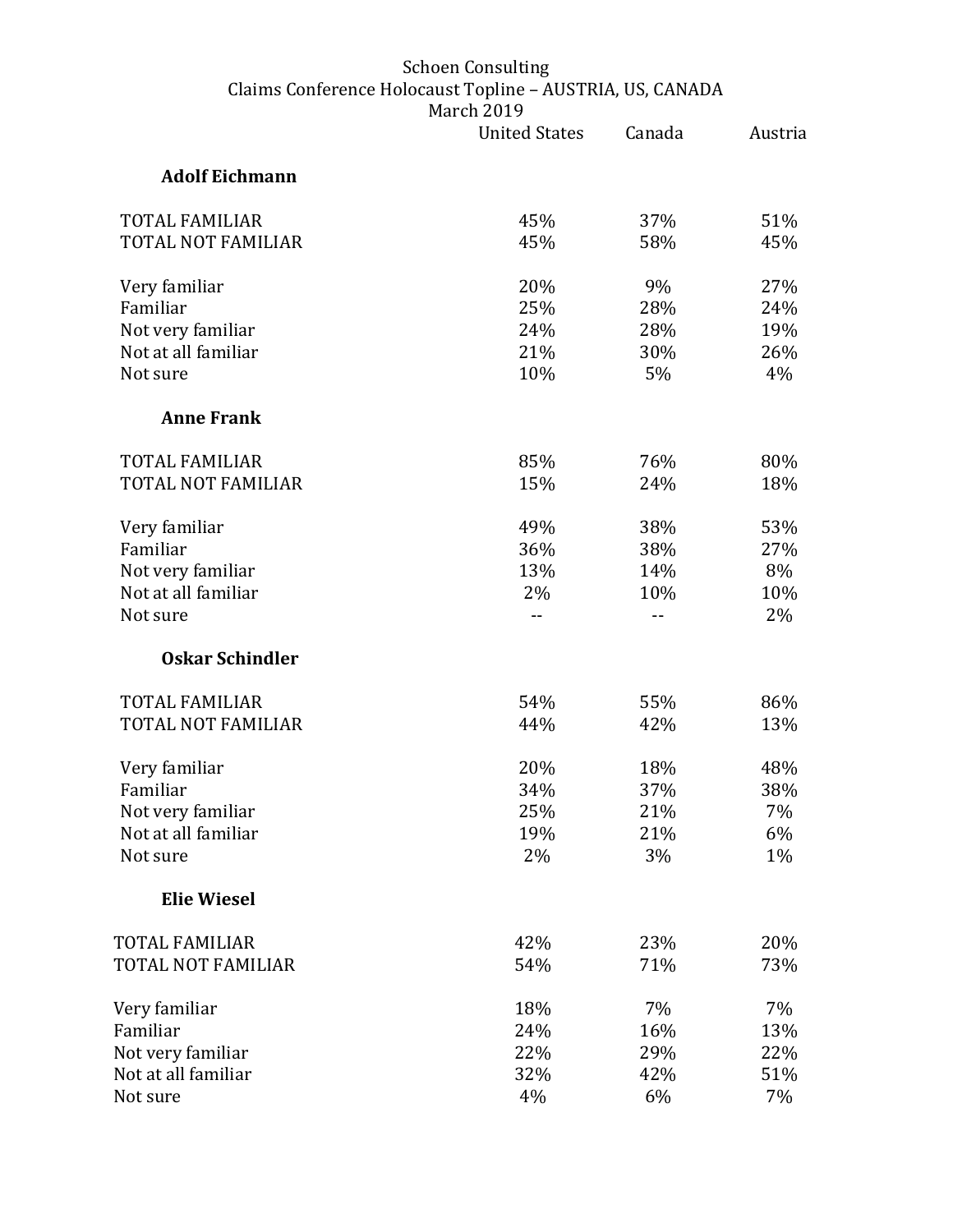|                           | Austria |
|---------------------------|---------|
| Odilo Globočnik           |         |
| <b>TOTAL FAMILIAR</b>     | 9%      |
| <b>TOTAL NOT FAMILIAR</b> | 85%     |
| Very familiar             | 5%      |
| Familiar                  | 4%      |
| Not very familiar         | 19%     |
| Not at all familiar       | 66%     |
| Not sure                  | 6%      |
| <b>Amon Goeth</b>         |         |
| <b>TOTAL FAMILIAR</b>     | 19%     |
| <b>TOTAL NOT FAMILIAR</b> | 76%     |
| Very familiar             | 8%      |
| Familiar                  | 11%     |
| Not very familiar         | 20%     |
| Not at all familiar       | 56%     |
| Not sure                  | 5%      |
| <b>Alois Brunner</b>      |         |
| <b>TOTAL FAMILIAR</b>     | 20%     |
| <b>TOTAL NOT FAMILIAR</b> | 72%     |
| Very familiar             | 5%      |
| Familiar                  | 15%     |
| Not very familiar         | 25%     |
| Not at all familiar       | 47%     |
| Not sure                  | 8%      |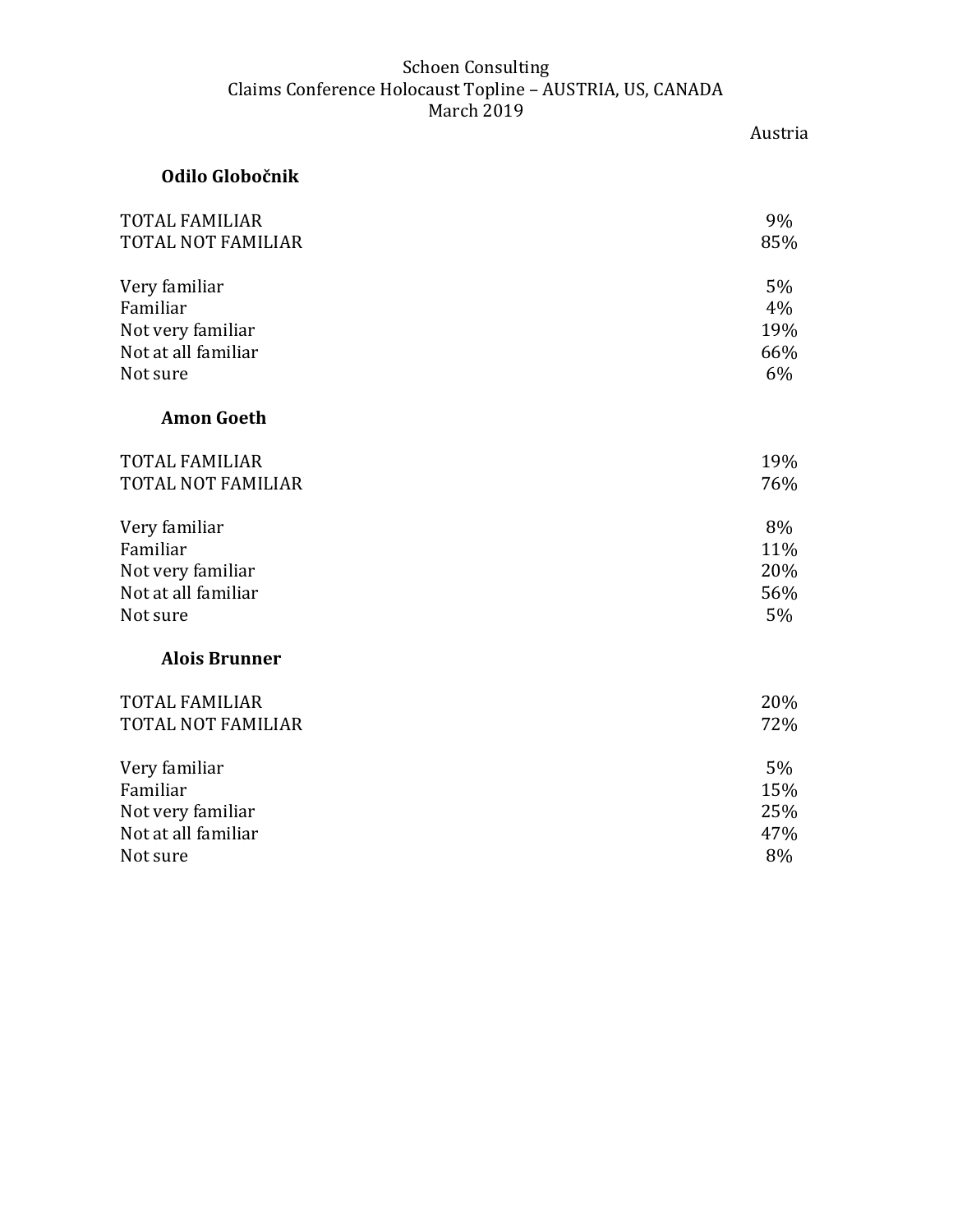|                            | Austria |
|----------------------------|---------|
| <b>Franz Murer</b>         |         |
| TOTAL FAMILIAR             | 18%     |
| TOTAL NOT FAMILIAR         | 76%     |
| Very familiar              | 6%      |
| Familiar                   | 12%     |
| Not very familiar          | 22%     |
| Not at all familiar        | 54%     |
| Not sure                   | 6%      |
| <b>Ernst Kaltenbrunner</b> |         |
| TOTAL FAMILIAR             | 35%     |
| TOTAL NOT FAMILIAR         | 59%     |
| Very familiar              | 12%     |
| Familiar                   | 23%     |
| Not very familiar          | 24%     |
| Not at all familiar        | 35%     |
| Not sure                   | 6%      |

11. Okay, you will now be given a list of names. Please indicate which of the individuals listed (if any) were Austrian. **SELECT ALL THAT APPLY (MULTIPLE ANSWERS ALLOWED)**

| <b>Adolf Hitler</b>   | 79%   |
|-----------------------|-------|
| Simon Wiesenthal      | 35%   |
| Ernst Kaltenbrunner   | 32%   |
| Oskar Schindler       | 28%   |
| Alois Brunner         | 22%   |
| Anne Frank            | 16%   |
| Heinrich Himmler      | 15%   |
| <b>Adolf Eichmann</b> | 14%   |
| <b>Franz Murer</b>    | 14%   |
| Joseph Goebbels       | 12%   |
| Elie Wiesel           | 6%    |
| Amon Goeth            | $3\%$ |
| Odilo Globočnik       | $2\%$ |
| Primo Levi            | $1\%$ |
| Not sure              | 13%   |
|                       |       |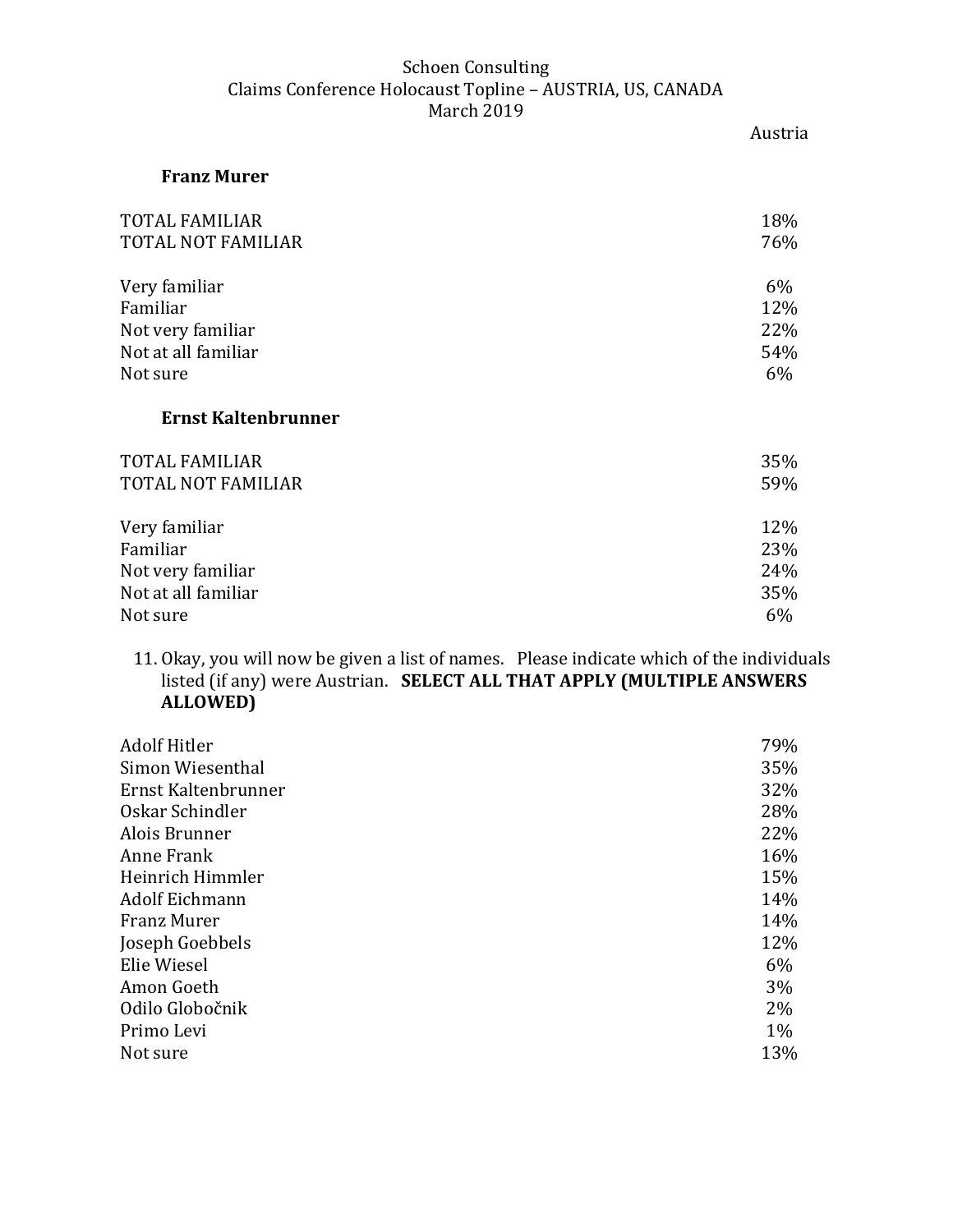Austria

12. Okay, and for the following list of names, please indicate if the individual was a perpetrator of the Holocaust, a bystander during the Holocaust, or a victim of the Holocaust:

# **Adolf Hitler**

| Perpetrator             | 95%   |
|-------------------------|-------|
| Bystander               | 2%    |
| Victim                  | 1%    |
| Not sure                | 2%    |
| <b>Heinrich Himmler</b> |       |
| Perpetrator             | 79%   |
| Bystander               | 5%    |
| Victim                  | $1\%$ |
| Not sure                | 15%   |
| <b>Joseph Goebbels</b>  |       |
| Perpetrator             | 80%   |
| Bystander               | 4%    |
| Victim                  | 3%    |
| Not sure                | 13%   |
| <b>Adolf Eichmann</b>   |       |
| Perpetrator             | 59%   |
| Bystander               | 4%    |
| Victim                  | 4%    |
| Not sure                | 33%   |
| <b>Oskar Schindler</b>  |       |
| Perpetrator             | 13%   |
| Bystander               | 39%   |
| Victim                  | 27%   |
| Not sure                | 21%   |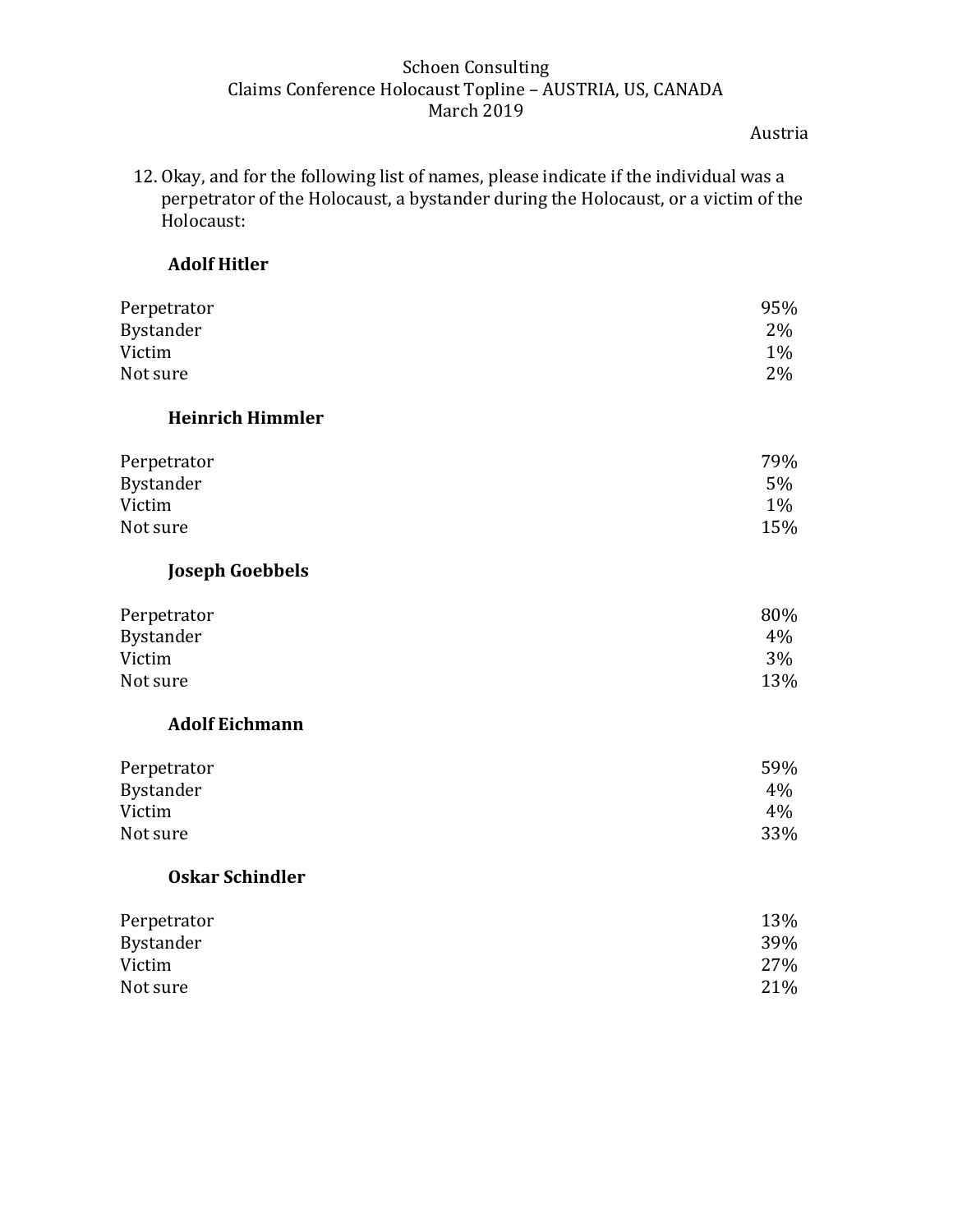| <b>Anne Frank</b>       |       |
|-------------------------|-------|
| Perpetrator             | $1\%$ |
| Bystander               | 5%    |
| Victim                  | 80%   |
| Not sure                | 14%   |
| <b>Elie Wiesel</b>      |       |
| Perpetrator             | 2%    |
| Bystander               | 6%    |
| Victim                  | 44%   |
| Not sure                | 48%   |
| Primo Levi              |       |
| Perpetrator             | 4%    |
| Bystander               | 4%    |
| Victim                  | 41%   |
| Not sure                | 51%   |
| <b>Simon Wiesenthal</b> |       |
| Perpetrator             | 8%    |
| Bystander               | 7%    |
| Victim                  | 60%   |
| Not sure                | 25%   |
| Odilo Globočnik         |       |
| Perpetrator             | 13%   |
| <b>Bystander</b>        | 4%    |
| Victim                  | 13%   |
| Not sure                | 70%   |
| <b>Amon Goeth</b>       |       |
| Perpetrator             | 23%   |
| Bystander               | 4%    |
| Victim                  | 17%   |
| Not sure                | 56%   |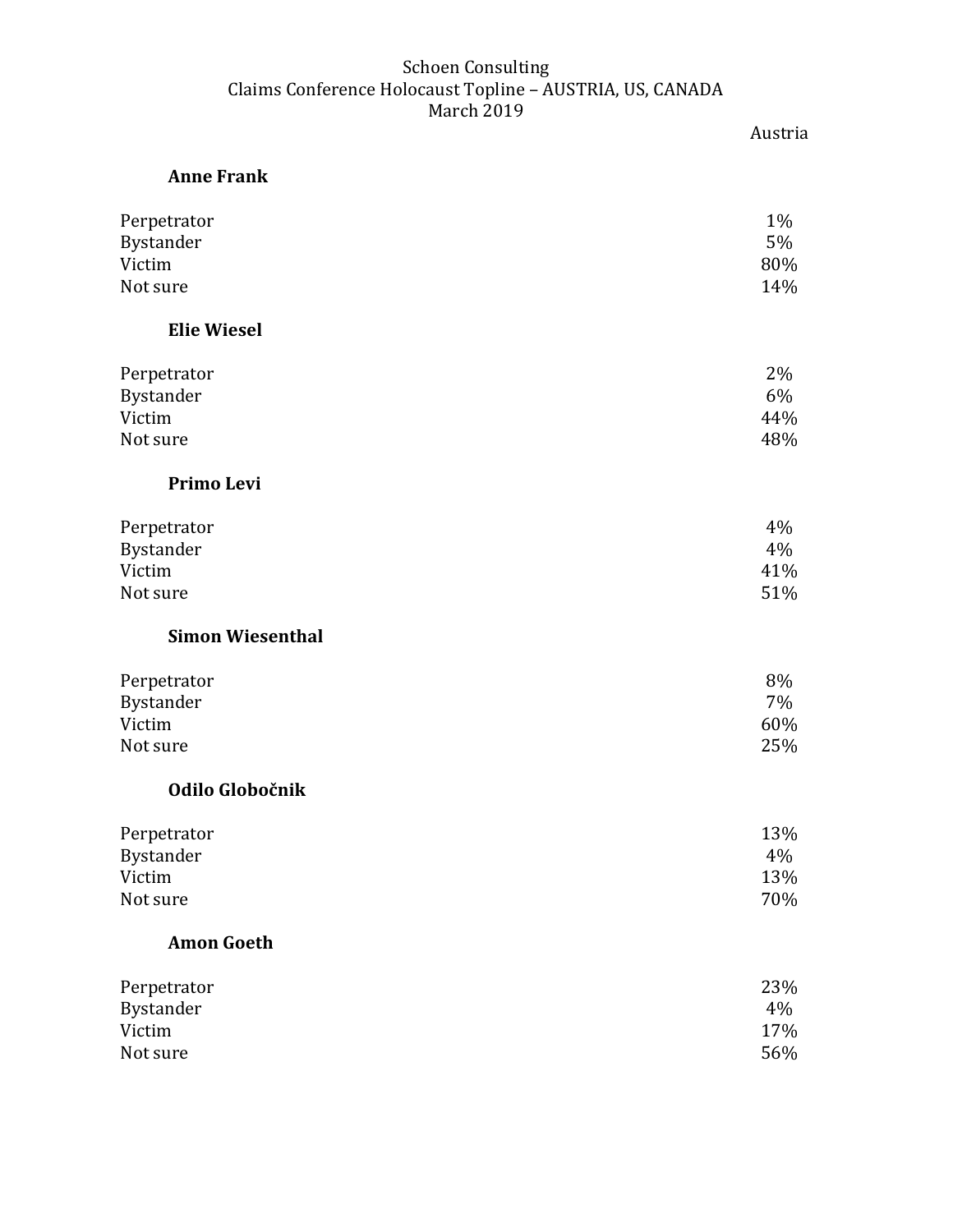# Austria

# **Alois Brunner**

| Perpetrator<br><b>Bystander</b><br>Victim | 29%<br>$6\%$<br>$6\%$ |
|-------------------------------------------|-----------------------|
| Not sure                                  | 59%                   |
| <b>Ernst Kaltenbrunner</b>                |                       |
| Perpetrator                               | 30%                   |
| Bystander                                 | 10%                   |
| Victim                                    | 8%                    |
| Not sure                                  | 52%                   |
| <b>Franz Murer</b>                        |                       |
| Perpetrator                               | 21%                   |
| Bystander                                 | 4%                    |
| Victim                                    | 7%                    |
| Not sure                                  | 68%                   |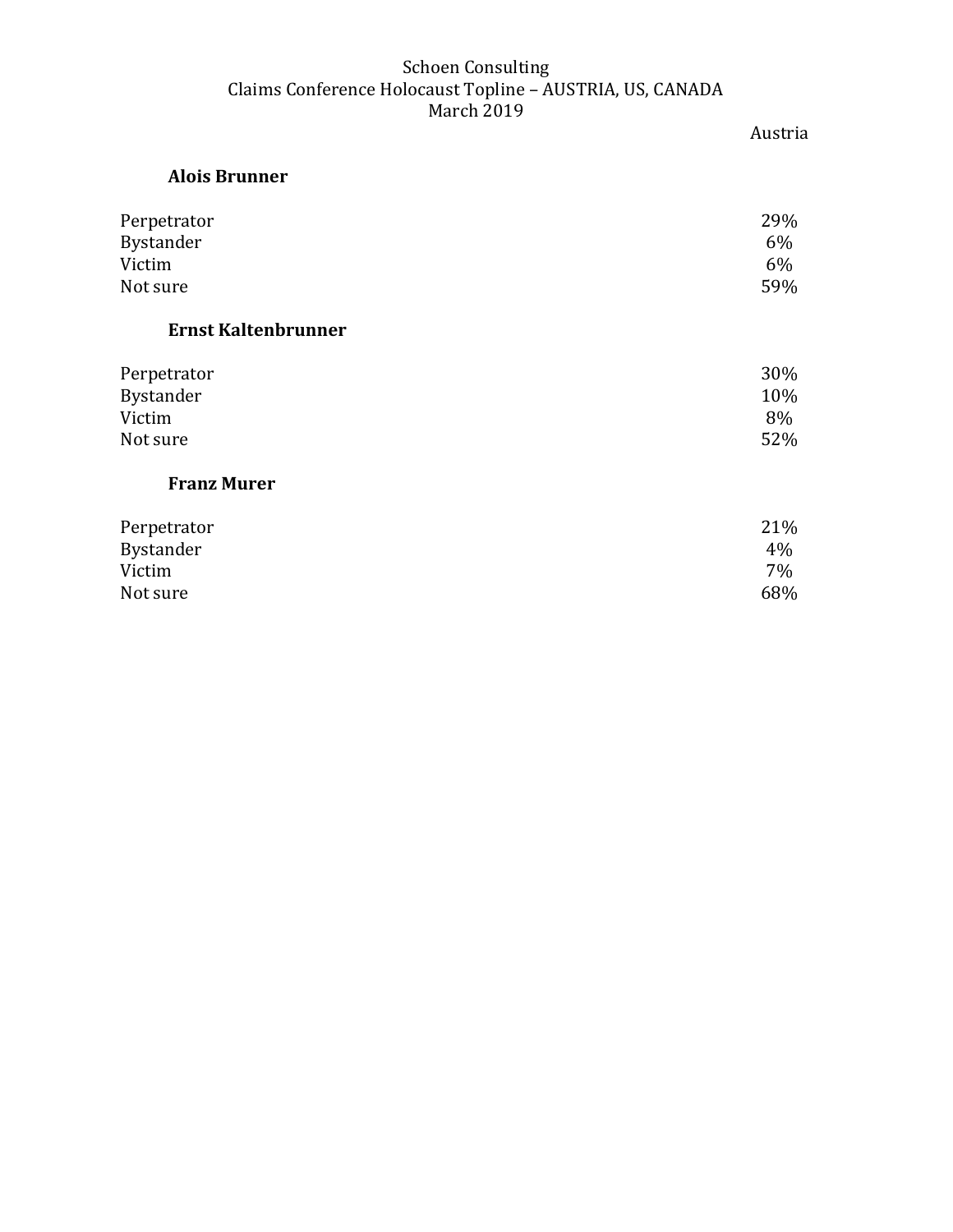# **The Final Solution & Crimes Against the Jewish People**

United States Canada Austria

**INTRO:** As I previously mentioned, the term Holocaust refers to the efforts made by the Nazis to persecute and murder Jews throughout Europe.

I will now ask you some more questions about the Holocaust.

13. **Approximately** how many Jews were killed in the years leading up to the Anschluss and during the Holocaust? Please select from the following list: **SELECT ONE**

Approximately:

| 25,000     | 3%  | 1%  | 2%  |
|------------|-----|-----|-----|
| 100,000    | 10% | 5%  | 10% |
| 1 million  | 11% | 8%  | 13% |
| 2 million  | 7%  | 9%  | 11% |
| 6 million  | 49% | 46% | 44% |
| 20 million | 6%  | 7%  | 4%  |
| Not sure   | 14% | 24% | 16% |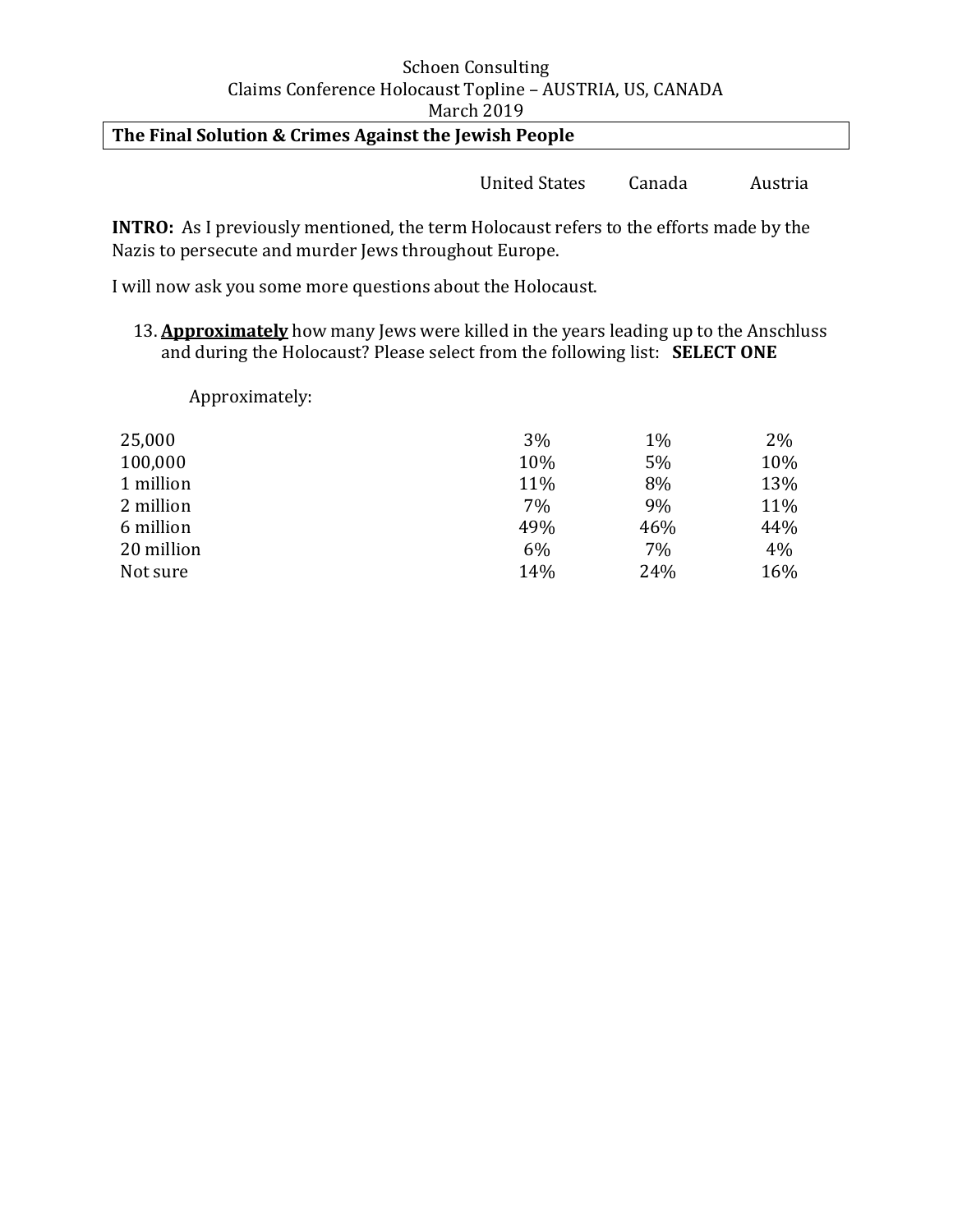# 14. Okay and how was the Holocaust carried out? **OPEN END WITH PRECODES (MULTIPLE RESPONSES ALLOWED)**

| <b>Concentration Camps</b>                | 29% | 27% | 41%   |
|-------------------------------------------|-----|-----|-------|
| Gassing                                   | 22% | 18% | 32%   |
| Death Camps                               | 36% | 22% | 23%   |
| Slave labor camps                         | 19% | 12% | 10%   |
| Deportations                              |     |     | 9%    |
| Banning Jews from public life             |     |     | 9%    |
| Medical experiments                       | 12% | 11% | 7%    |
| ReichKristallnacht                        |     |     | 7%    |
| Shootings                                 | 12% | 12% | 6%    |
| Death marches                             | 19% | 8%  | 4%    |
| Kristallnacht                             | --  |     | 4%    |
| Ghettos                                   | 4%  | 3%  | 3%    |
| Spontaneous acts of violence against Jews |     |     | 3%    |
| Forcing Jews out of workforce             |     |     | 3%    |
| Nuremberg Laws                            |     |     | 3%    |
| Mobile killing squads                     | 9%  | 5%  | 2%    |
| Starvation                                |     |     | 2%    |
| Other forms of persecution of Jews        |     |     | 2%    |
| Novemberpogrom                            |     |     | 2%    |
| Denial of citizenship                     |     |     | 2%    |
| Collaboration by the general population   |     |     | 1%    |
| Propaganda                                |     |     | 1%    |
| Ban on intermarriage                      |     |     | $1\%$ |
| <b>Other</b>                              |     |     | 29%   |
| Not sure                                  | 1%  | 8%  | 6%    |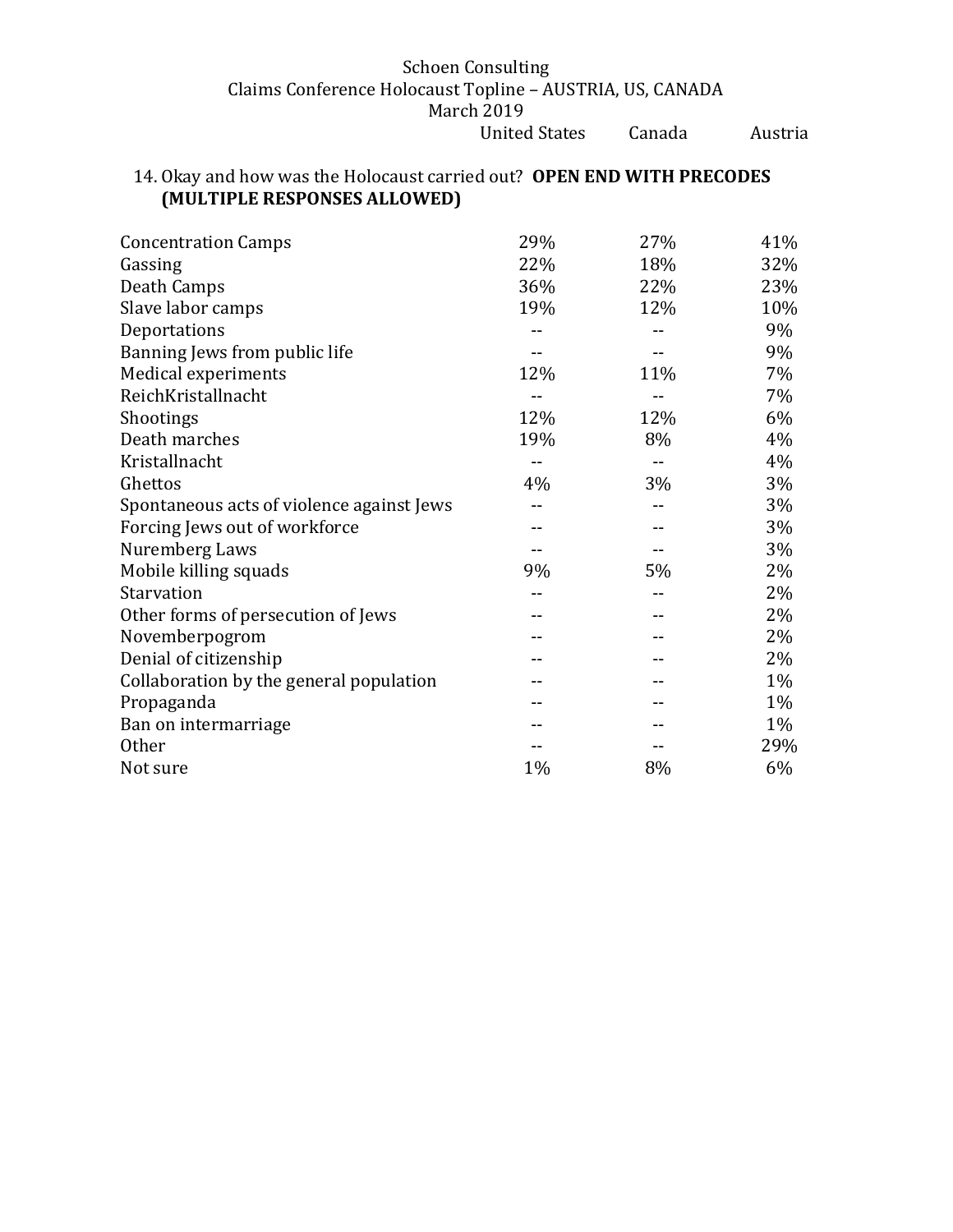15. During the Holocaust, Jews and many others were sent to concentration camps, death camps, and ghettos. Can you name any concentration camps, death camps, or ghettos you have heard of? **[OPEN-END WITH PRE-CODES] MULTIPLE RESPONSES ALLOWED**

| Auschwitz      | 43%   | 45%   | 60% |
|----------------|-------|-------|-----|
| Mauthausen     |       |       | 58% |
| Dachau         | 6%    | 10%   | 25% |
| Buchenwald     |       |       | 8%  |
| Warsaw ghetto  | 8%    | 3%    | 4%  |
| Treblinka      | 10%   | 2%    | 3%  |
| Bergen-Belsen  | $2\%$ | 3%    | 3%  |
| Theresienstadt |       |       | 3%  |
| <b>Belzec</b>  | $1\%$ | $1\%$ |     |
| Chelmno        | 2%    | $1\%$ |     |
| Sobibór        | 2%    |       |     |
| <b>Other</b>   | 10%   | 6%    | 1%  |
| Not sure       | 23%   | 43%   | 10% |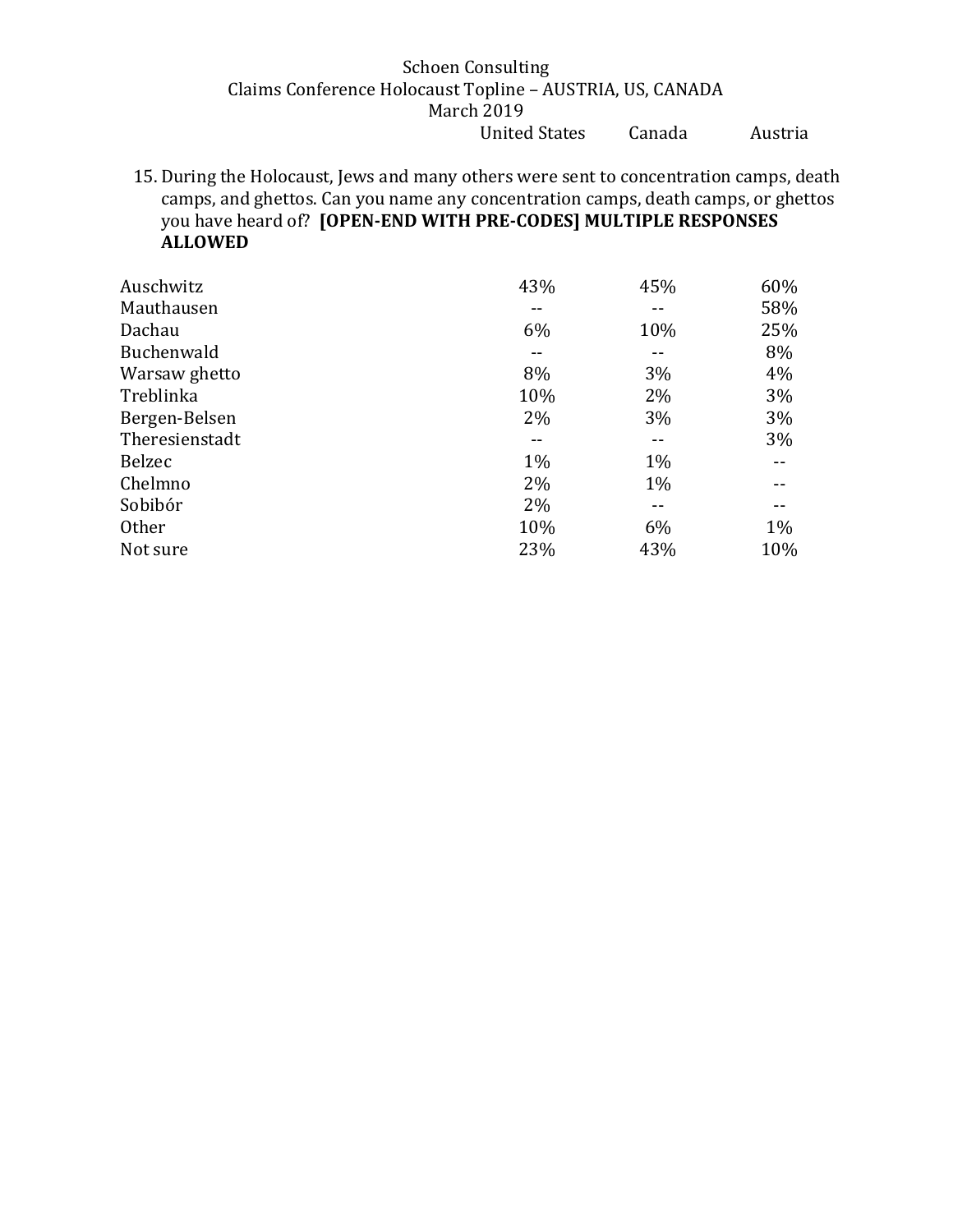| $1.191 \text{ cm} \pm 0.13$         |                      |        |         |
|-------------------------------------|----------------------|--------|---------|
| <b>Knowledge of Holocaust Facts</b> |                      |        |         |
|                                     | <b>United States</b> | Canada | Austria |

**INTRO:** Now I am going to ask you some more questions about the Holocaust, life under the Nazis and their collaborators.

16. In which country did the Nazis first come to power? **OPEN ENDED WITH PRECODES**

| Germany  | 98%   | 88%   | 87% |
|----------|-------|-------|-----|
| Austria  | $- -$ | $- -$ | 3%  |
| Poland   | $- -$ | $- -$ | 2%  |
| Other    | $1\%$ | 6%    | 8%  |
| Not sure | $1\%$ | 6%    | --  |

17. Who was the leader of Nazi Germany? **OPEN ENDED**

| <b>Adolf Hitler</b> | 91% | 93% | 84%        |
|---------------------|-----|-----|------------|
| <b>Other</b>        | 3%  | 2%  | 16%        |
| Not sure            | 6%  | 5%  | $\sim$ $-$ |

18. As you may know, Austria was part of Nazi Germany during the Holocaust. From what you know, how did Austrians react to the annexation by Nazi Germany?

| Austria was annexed by Nazi Germany and | 7%  |
|-----------------------------------------|-----|
| most Austrians resisted the annexation  |     |
| Austria was annexed by Nazi Germany and | 45% |
| most Austrians took no action           |     |
| Austria was annexed by Nazi Germany     | 32% |
| with wide support from Austrians        |     |
| Not sure                                | 16% |

19. In your opinion, was Austria a victim or a perpetrator of the Holocaust?

| Victim      | 12% |
|-------------|-----|
| Perpetrator | 13% |
| <b>Both</b> | 68% |
| Not Sure    | 7%  |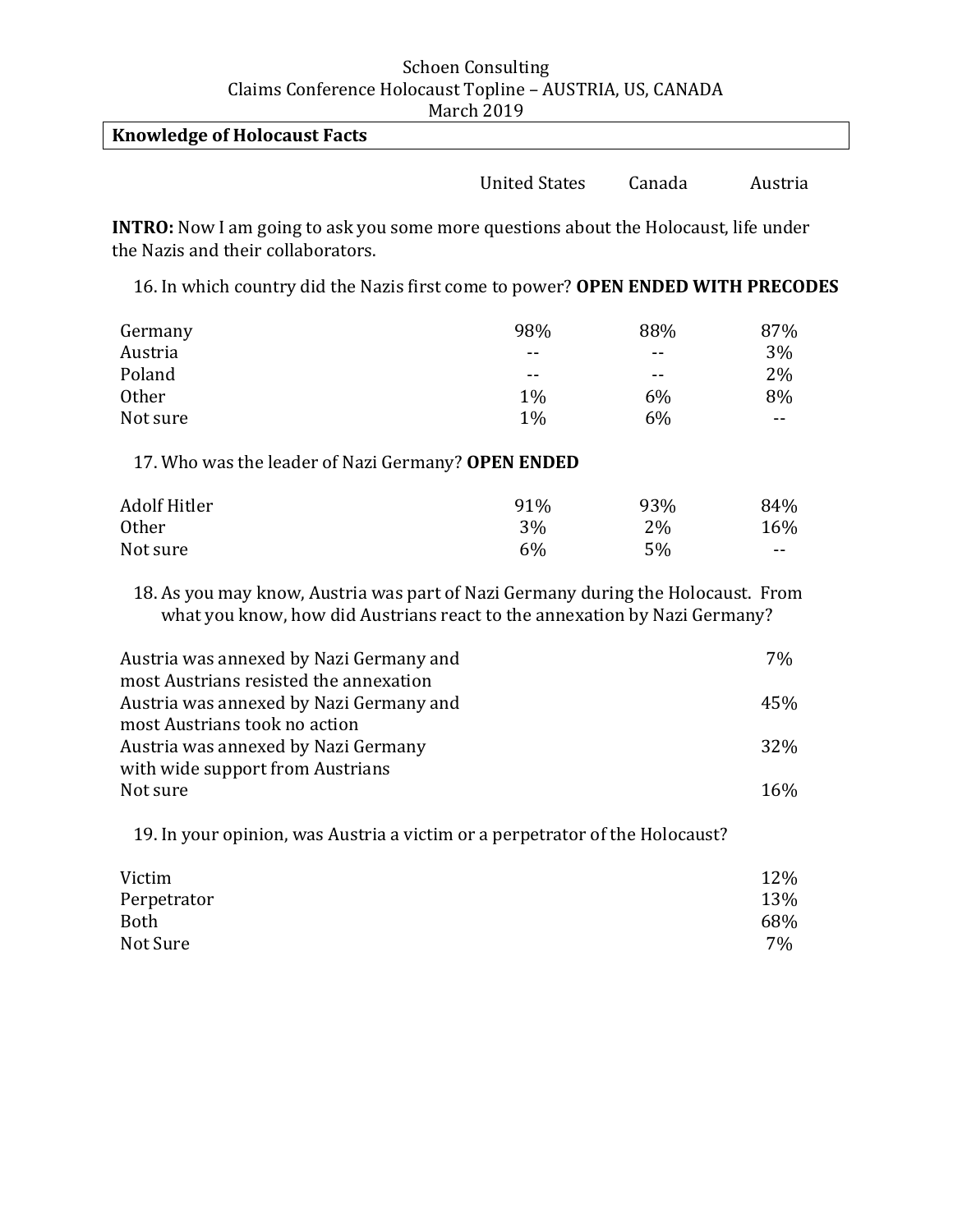Austria

| 1933 | 4%  |
|------|-----|
| 1934 | 5%  |
| 1935 | 6%  |
| 1936 | 4%  |
| 1937 | 3%  |
| 1938 | 55% |
| 1939 | 8%  |
| 1940 | 3%  |
| 1941 | 3%  |
| 1942 | 3%  |
| 1943 | 2%  |
| 1944 | 1%  |
| 1945 | 3%  |
|      |     |

20. In what year did the annexation of Austria by Nazi Germany take place?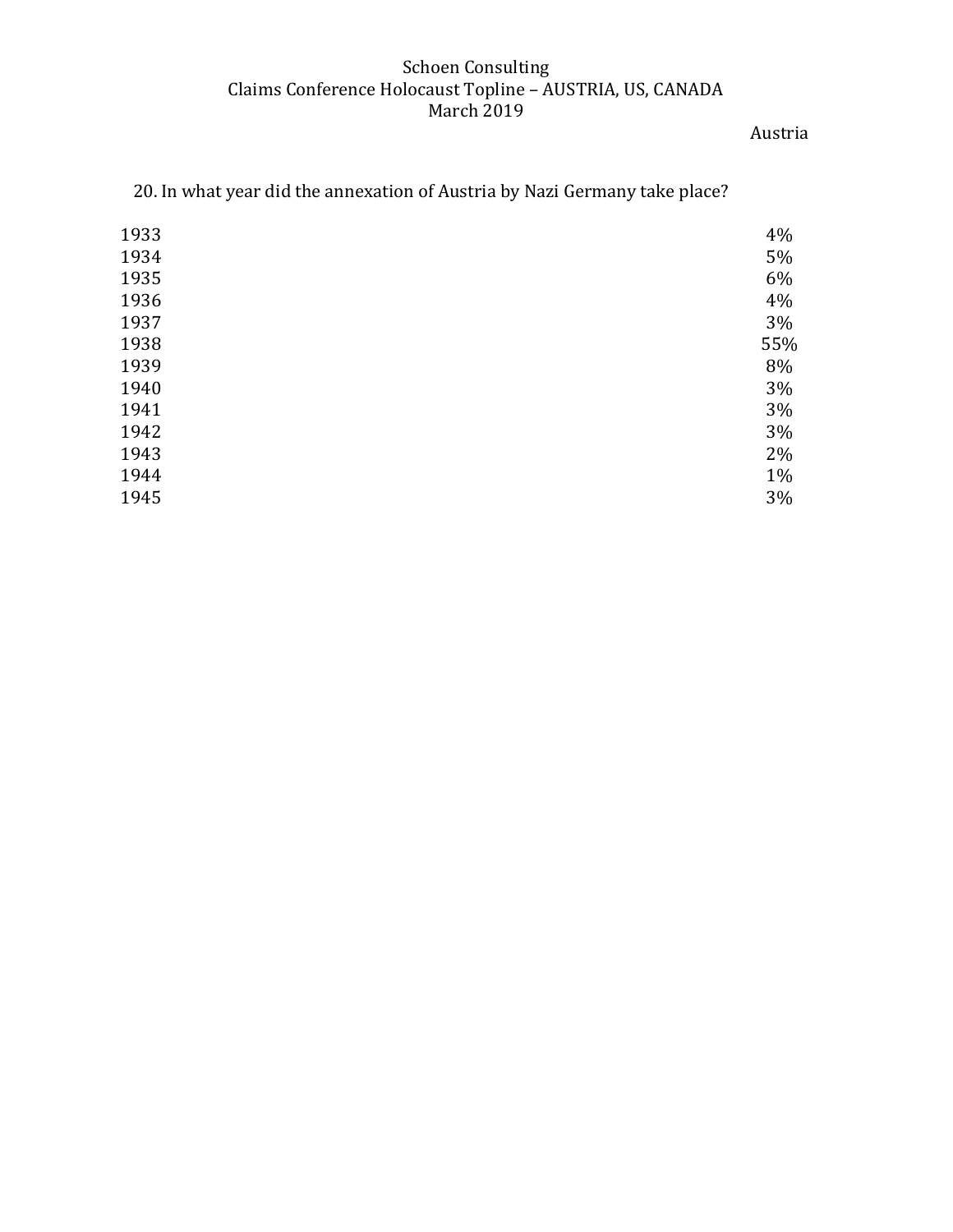21. What measures, if any, were taken against the Jewish population in Austria immediately after the Anschluss? **OPEN ENDED WITH PRECODES (MULTIPLE ANSWERS ALLOWED)** 

| Banning Jews from public life | 49%   |
|-------------------------------|-------|
| Forced to wear Star of David  | 40%   |
| Forcing Jews out of workforce | 38%   |
| Murder                        | 38%   |
| Spontaneous acts of violence  | 28%   |
| Removal of civil rights       | 17%   |
| Removal of economic rights    | 11%   |
| Deportation                   | 11%   |
| Propaganda                    | 11%   |
| Reichkristallnacht            | 9%    |
| Kristallnacht                 | 4%    |
| <b>Boycotts</b>               | $3\%$ |
| Novemberpogrom                | $1\%$ |
| <b>Other</b>                  | 4%    |
| Not sure                      | 16%   |

22. Thinking about the Nazis, did the Nazis persecute only the Jewish people or were other groups persecuted as well?

| Only Jews were persecuted by the Nazis | 34% | 27%        | 16% |
|----------------------------------------|-----|------------|-----|
| Other groups were persecuted as well   | 60% | 60%        | 76% |
| Not sure                               | 6%  | <b>13%</b> | 8%  |

23. During the Holocaust, the Jewish people were forced to wear symbols/badges on their clothing in public to identify and isolate them. Do you know of any symbols, and if so, can you list some? **OPEN END WITH PRECODES (MULTIPLE ANSWERS ALLOWED)**

| Star of David     | 42%   | 29% | 42% |
|-------------------|-------|-----|-----|
| Yellow stars      | 23%   | 9%  | 23% |
| Stars (generally) | 14%   | 9%  | 15% |
| Arm bands         | 20%   | 2%  | --  |
| <b>Other</b>      | $1\%$ | 29% | 20% |
| Not sure          | --    | 25% | 8%  |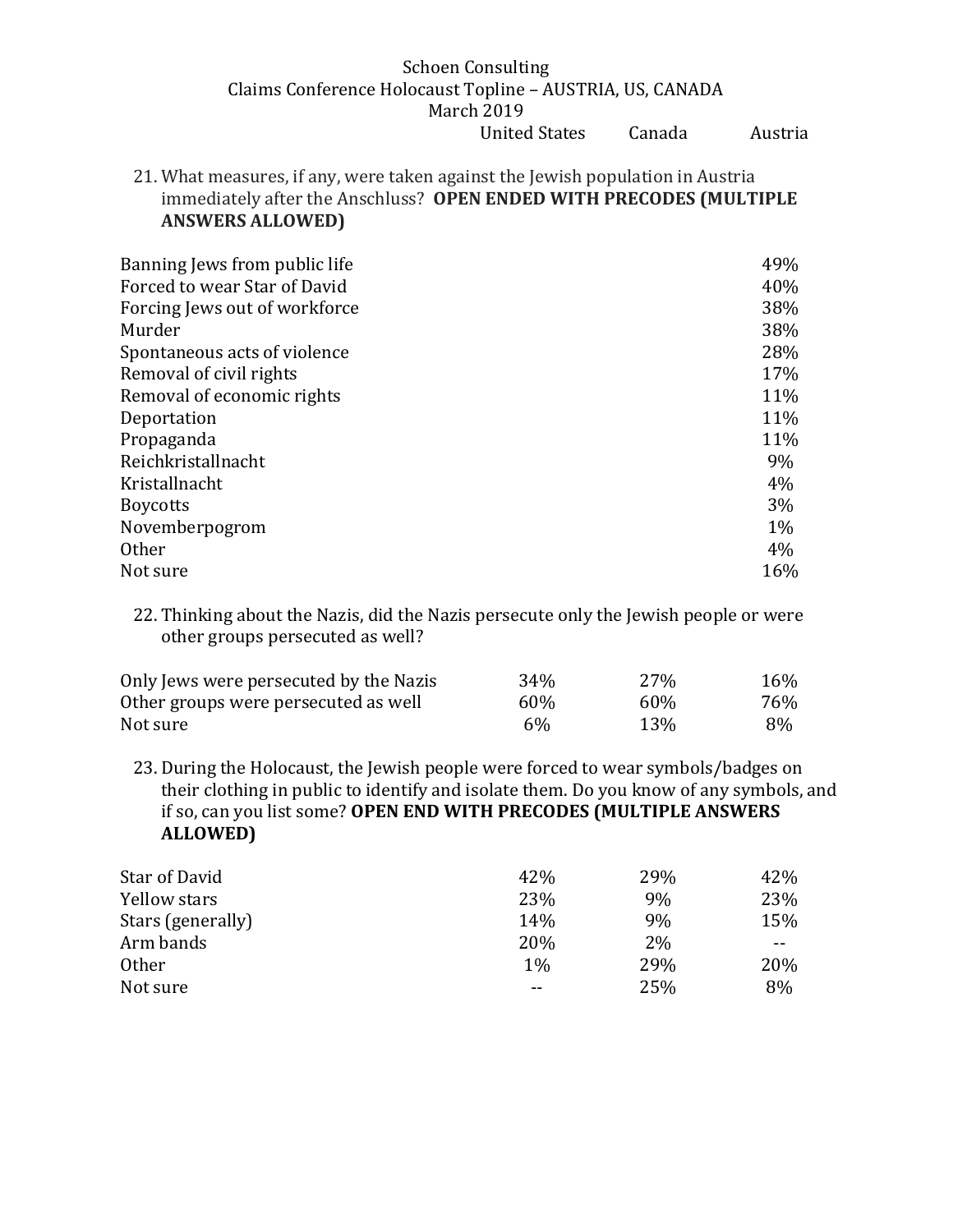24. From what you know, not including the Jewish people, were other groups of people required to wear special symbols/badges in public during the Holocaust?

| Yes, other groups of people were required | 45%    | 30 <sub>%</sub> |
|-------------------------------------------|--------|-----------------|
| to wear special symbols/badges            |        |                 |
| No, other groups of people were not       | 14%    | <b>28%</b>      |
| required to wear special symbols/badges   |        |                 |
| Not sure                                  | $41\%$ | 42%             |

25. Some people say that the Austrian population worked together with the Nazis during the Holocaust. Others say that the Austrian population resisted\*\* the Nazis. Which comes closer to your view?

| Most of the Austrian population worked  | 35%        |
|-----------------------------------------|------------|
| with the Nazis while very few resisted  |            |
| Some of the Austrian population worked  | 46%        |
| with the Nazis and some resisted        |            |
| Very few of the Austrian population     | 6%         |
| worked with the Nazis and most resisted |            |
| Not sure                                | <b>13%</b> |
|                                         |            |

*\*\*By "resist" we mean non-violent resistance, armed resistance, helping people go into hiding, forgery of documents and publishing anti-Nazi publications.* 

26. Okay, and how would you describe the mood among the general population in Austria during the Anschluss in March 1938?

| Welcoming   | 44% |
|-------------|-----|
| Indifferent | 41% |
| Against     | 3%  |
| Not Sure    | 12% |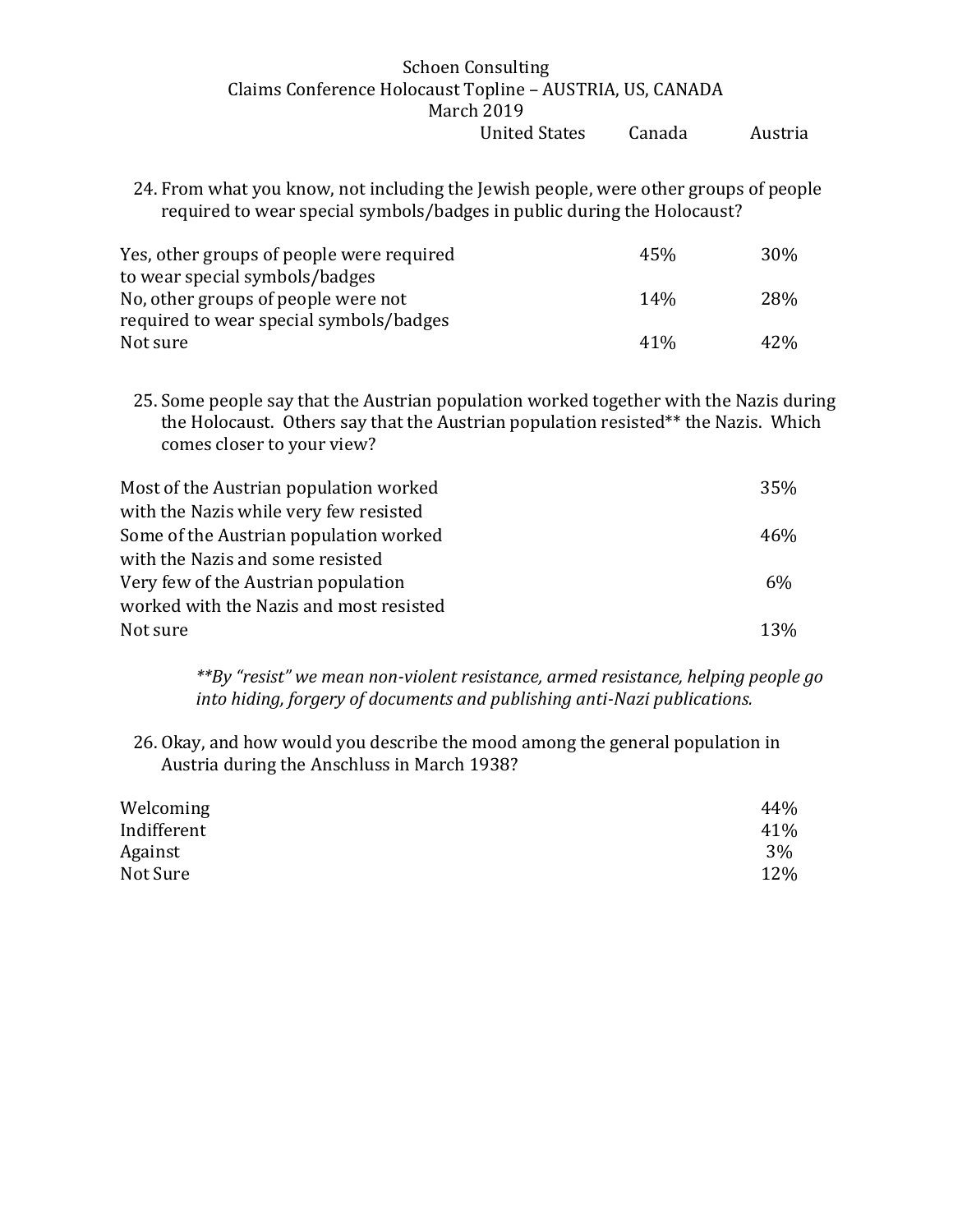Austria

27. You will now be given a list of different professions. For each, please indicate what percentage of people in each profession in Austria were members of the Nazi party during the Holocaust.

# **Teachers**

| 90-100%        | 9%  |
|----------------|-----|
| 70-89%         | 30% |
| 40-69%         | 20% |
| 10-39%         | 9%  |
| 1-9%           | 2%  |
| None           | 1%  |
| Not sure       | 29% |
| <b>Doctors</b> |     |
| 90-100%        | 10% |
| 70-89%         | 27% |
| 40-69%         | 20% |
| 10-39%         | 11% |
| 1-9%           | 1%  |
| None           | 1%  |
| Not sure       | 30% |
| <b>Judges</b>  |     |
| 90-100%        | 26% |
| 70-89%         | 24% |
| 40-69%         | 12% |
| 10-39%         | 7%  |
| 1-9%           | 1%  |
| None           | 1%  |
| Not sure       | 29% |
|                |     |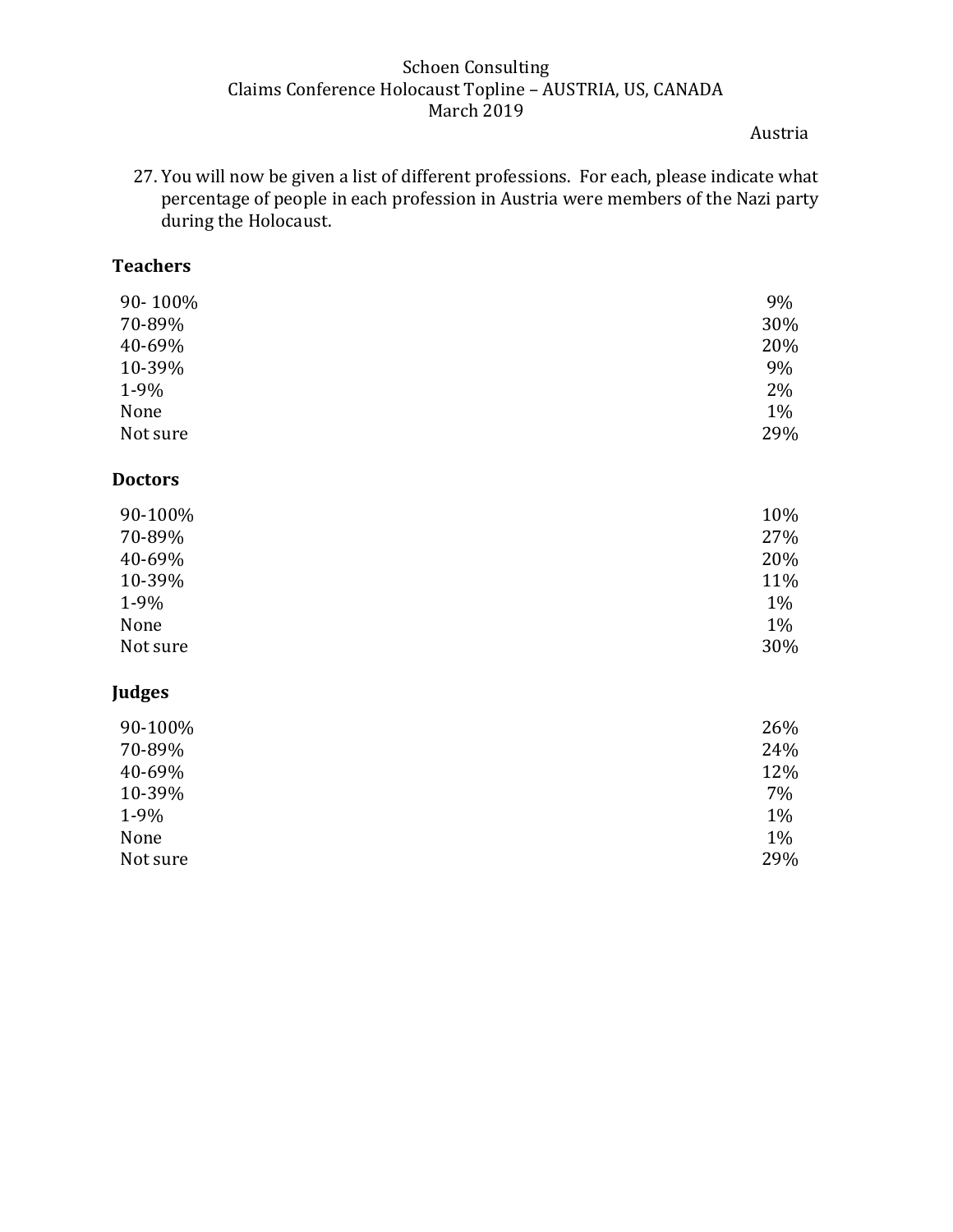Austria

28. Now, thinking specifically about the genocide of the Jewish population of Austria during the Holocaust, which of the following people and/or groups do you think was responsible for the genocide of the Jewish people? **SELECT ALL THAT APPLY** 

| <b>Adolf Hitler</b>                        | 86%   |
|--------------------------------------------|-------|
| The Nazis                                  | 78%   |
| Austrians who participated in the          |       |
| deportation/mass murder of the Jewish      | 57%   |
| population in Austria                      |       |
| Members of the Austrian National Socialist | 51%   |
| Party                                      |       |
| Germany                                    | 29%   |
| Austria                                    | 19%   |
| All Austrian citizens                      | $1\%$ |
| Not sure                                   | 6%    |

29. From what you know, when did the general population of Austria learn about Nazi Germany's plan to murder the Jewish people of Europe? Please select year from list below:

| 1933 | 10% |
|------|-----|
| 1934 | 4%  |
| 1935 | 6%  |
| 1936 | 8%  |
| 1937 | 5%  |
| 1938 | 20% |
| 1939 | 12% |
| 1940 | 14% |
| 1941 | 5%  |
| 1942 | 5%  |
| 1943 | 3%  |
| 1944 | 2%  |
| 1945 | 6%  |
|      |     |

30. How many, if any at all, Austrians acted to rescue Jewish people?

| A great deal of Austrians acted to rescue Jewish people | $3\%$ |
|---------------------------------------------------------|-------|
| Many Austrians acted to rescue Jewish people            | 25%   |
| A few Austrians acted to rescue Jewish people           | 60%   |
| No Austrians acted to rescue Jewish people              | $1\%$ |
| Not sure                                                | 11%   |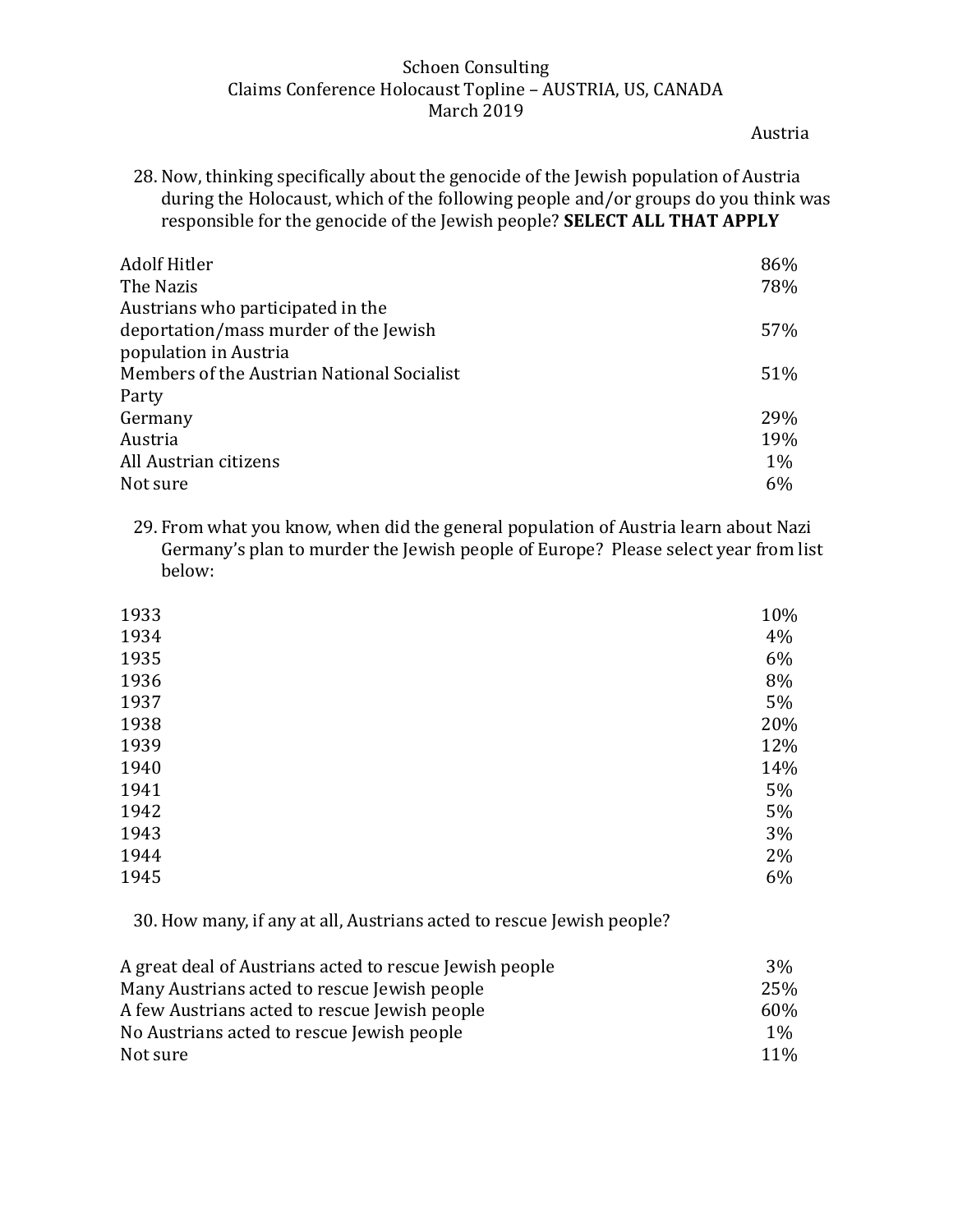| <b>Holocaust Denial</b> |  |  |
|-------------------------|--|--|
|                         |  |  |

United States Canada Austria

**INTRO:** Thank you for your answers so far. I will now ask you some questions about your opinion about the Holocaust.

31. Some believe that the Holocaust did not happen. From what you know, how many people in Austria think that the Holocaust did not happen?

| A great deal | 4%  |
|--------------|-----|
| Many         | 13% |
| A few        | 66% |
| None         | 9%  |
| Not sure     | 8%  |

32. Which of the following statements comes closest to your views about the Holocaust in Europe during World War Two? **PLEASE SELECT ONE FROM THE LIST BELOW**

| The Holocaust is a myth                                                           |     | $1\%$ | $1\%$ |
|-----------------------------------------------------------------------------------|-----|-------|-------|
| The Holocaust happened, but the number<br>of Jews who died in it has been greatly | 9%  | 7%    | 9%    |
| exaggerated                                                                       |     |       |       |
| The Holocaust happened, and the number                                            |     |       |       |
| of Jews who died in it have been fairly                                           | 83% | 83%   | 82%   |
| described                                                                         |     |       |       |
| Not sure                                                                          | 8%  | 9%    | 8%    |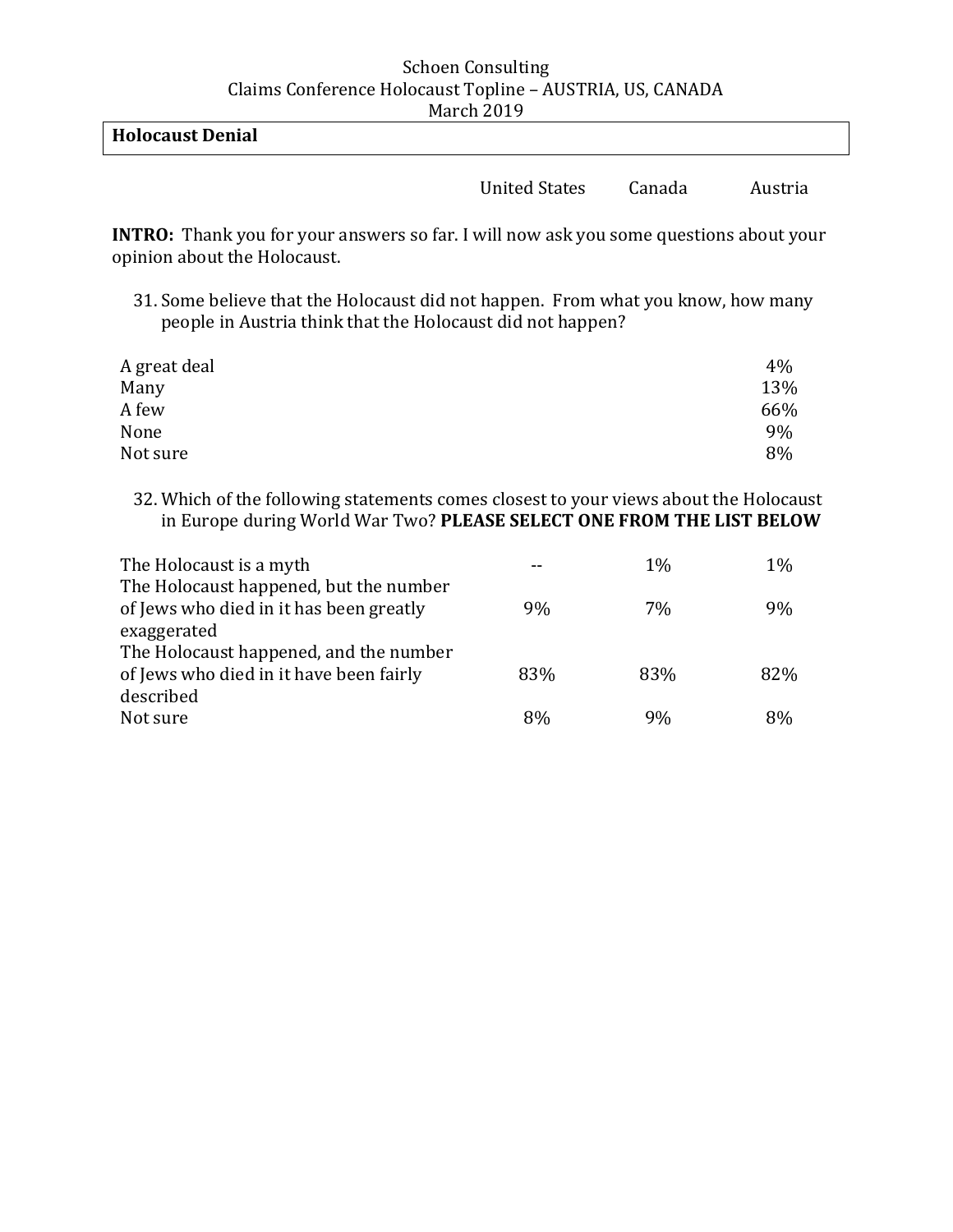| March 2017                 |                      |        |         |
|----------------------------|----------------------|--------|---------|
| Perceptions/Misperceptions |                      |        |         |
|                            | <b>United States</b> | Canada | Austria |

**INTRO:** Switching gears slightly, I will now read to you a list of statements that have been made about Jews and the Holocaust. **For each, please tell me if you agree or disagree:** 

33. Some non-Jews, or "Righteous Gentiles," risked their lives to save Jews during the Holocaust.

| <b>TOTAL AGREE</b><br><b>TOTAL DISAGREE</b> | 95%<br>1% | 85%<br>2% | 89%<br>2% |
|---------------------------------------------|-----------|-----------|-----------|
| Strongly agree                              | 65%       | 49%       | 53%       |
| Agree                                       | 30%       | 36%       | 36%       |
| Neutral - neither agree nor disagree        | 3%        | 9%        | 6%        |
| <b>Disagree</b>                             | 1%        | 1%        | 2%        |
| Strongly disagree                           |           | $1\%$     |           |
| Not sure                                    | 1%        | 4%        | 3%        |

34. Fewer people seem to care about the Holocaust today than they used to.

| <b>TOTAL AGREE</b>                   | 70% | 57% | 63% |
|--------------------------------------|-----|-----|-----|
| <b>TOTAL DISAGREE</b>                | 13% | 16% | 13% |
| Strongly agree                       | 11% | 14% | 21% |
| Agree                                | 59% | 43% | 42% |
| Neutral - neither agree nor disagree | 15% | 23% | 18% |
| <b>Disagree</b>                      | 9%  | 14% | 8%  |
| Strongly disagree                    | 4%  | 2%  | 5%  |
| Not sure                             | 2%  | 4%  | 6%  |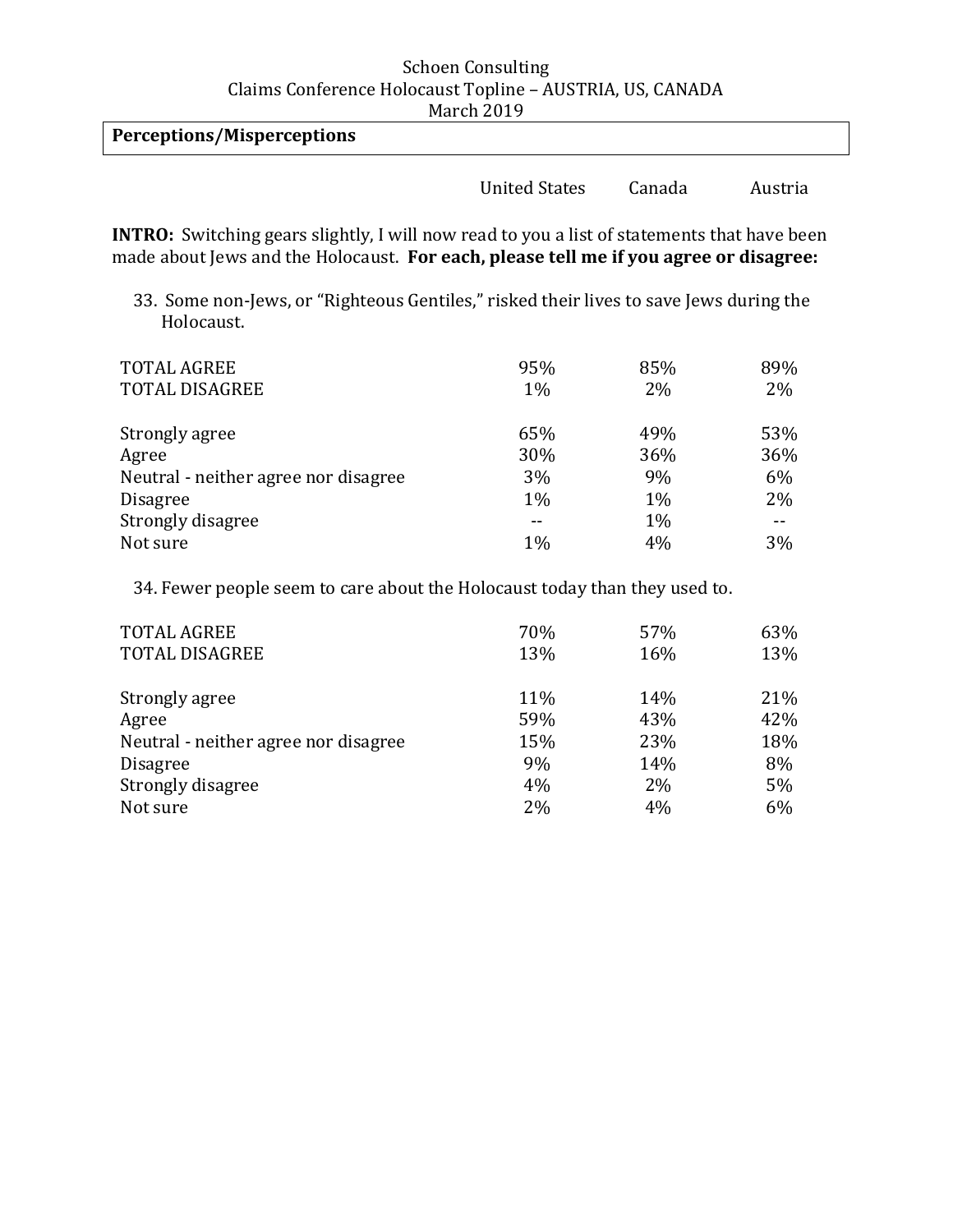35. It is important to continue teaching people about the Holocaust, in part, so it doesn't happen again.

| <b>TOTAL AGREE</b><br><b>TOTAL DISAGREE</b> | 80%<br>3% | 85%<br>$1\%$ | 75%<br>8% |
|---------------------------------------------|-----------|--------------|-----------|
| Strongly agree                              | 63%       | 58%          | 52%       |
| Agree                                       | 17%       | 27%          | 23%       |
| Neutral - neither agree nor disagree        | 14%       | 10%          | 15%       |
| <b>Disagree</b>                             | 3%        | $1\%$        | 3%        |
| Strongly disagree                           | $- -$     |              | 5%        |
| Not sure                                    | 3%        | 4%           | 2%        |
| 36. The Holocaust could happen again.       |           |              |           |
| <b>TOTAL AGREE</b>                          | 58%       | 45%          | 45%       |
| TOTAL DISAGREE                              | 20%       | 23%          | 32%       |
| Strongly agree                              | 30%       | 18%          | 9%        |
| Agree                                       | 28%       | 27%          | 36%       |
| Neutral - neither agree nor disagree        | 19%       | 25%          | 13%       |
| <b>Disagree</b>                             | 15%       | 16%          | 16%       |
| Strongly disagree                           | 5%        | 7%           | 16%       |
| Not sure                                    | 3%        | 7%           | 10%       |

37. The Jewish people could face another mass genocide.

| <b>TOTAL AGREE</b>                   | 27% |
|--------------------------------------|-----|
| <b>TOTAL DISAGREE</b>                | 35% |
| Strongly agree                       | 9%  |
| Agree                                | 18% |
| Neutral - neither agree nor disagree | 30% |
| <b>Disagree</b>                      | 24% |
| Strongly disagree                    | 11% |
| Not sure                             | 8%  |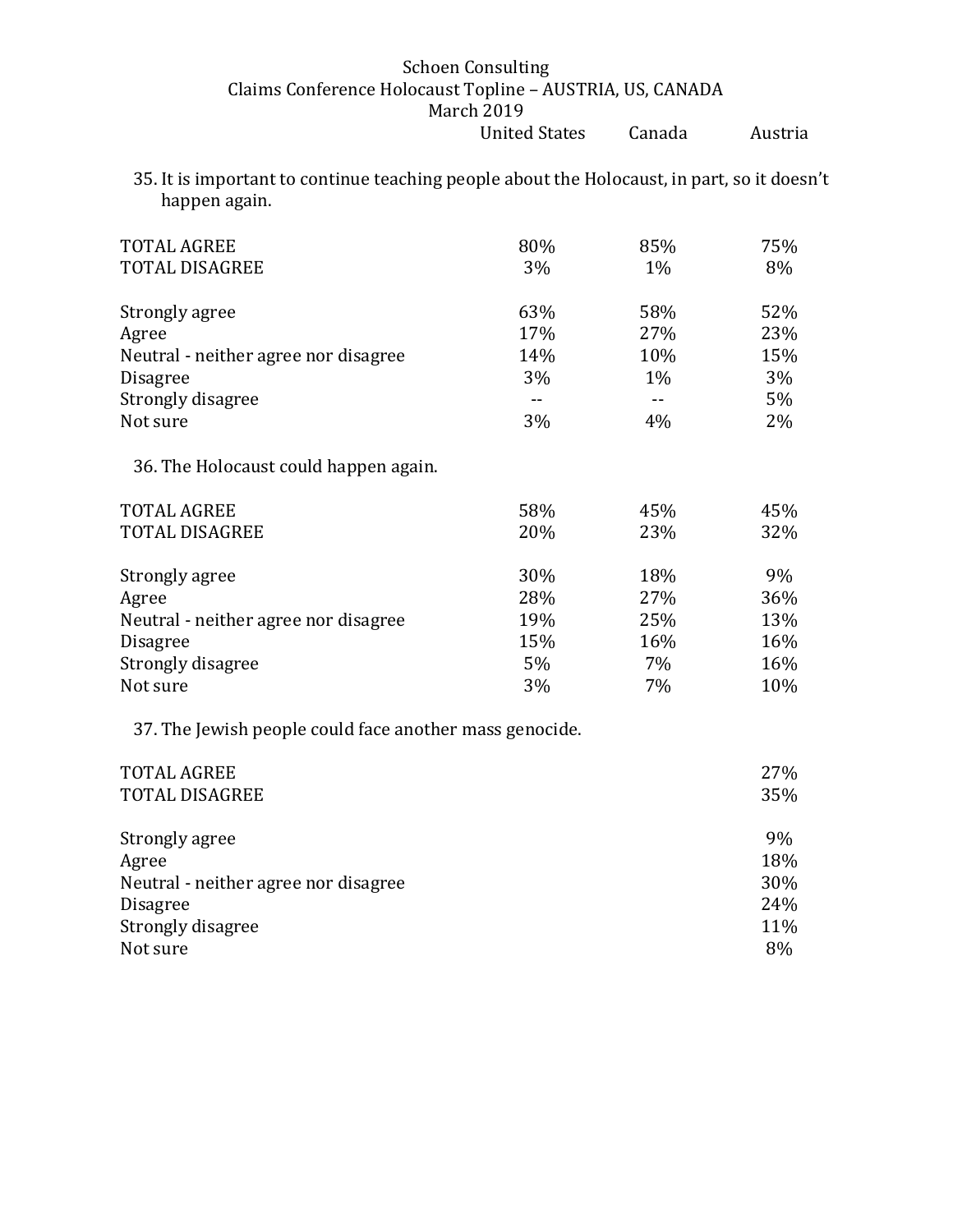United States Canada Austria 38. National Socialism/Nazism could come to power again. TOTAL AGREE 38% TOTAL DISAGREE 35% Strongly agree 11% and 11% and 11% and 11% and 11% and 11% and 11% and 11% and 11% and 11% and 11% and 11% and 11% and 11% and 11% and 11% and 11% and 11% and 11% and 11% and 11% and 11% and 11% and 11% and 11% and 11% and Agree 27% Neutral - neither agree nor disagree 20% Disagree 21% Strongly disagree 14% Not sure  $7\%$ 

39. The Holocaust is unique and different than any other act of genocide that has occurred in the 20th/21st century.

| <b>TOTAL AGREE</b><br><b>TOTAL DISAGREE</b> | 65%<br>9% | 57%<br>17% | 53%<br>22% |
|---------------------------------------------|-----------|------------|------------|
| Strongly agree                              | 34%       | 30%        | 23%        |
| Agree                                       | 31%       | 27%        | 30%        |
| Neutral - neither agree nor disagree        | 24%       | 22%        | 22%        |
| <b>Disagree</b>                             | 7%        | 13%        | 12%        |
| Strongly disagree                           | 2%        | 4%         | 10%        |
| Not sure                                    | 2%        | 4%         | 3%         |

40. Holocaust education should be compulsory in school.

| <b>TOTAL AGREE</b><br><b>TOTAL DISAGREE</b> | 88%<br>2%  | 72%<br>12% | 76%<br>8%  |
|---------------------------------------------|------------|------------|------------|
| Strongly agree<br>Agree                     | 57%<br>31% | 33%<br>39% | 46%<br>30% |
| Neutral - neither agree nor disagree        | 10%        | 16%        | 11%        |
| <b>Disagree</b>                             | $1\%$      | 7%         | 3%         |
| Strongly disagree<br>Not sure               | $1\%$      | 5%         | 5%<br>5%   |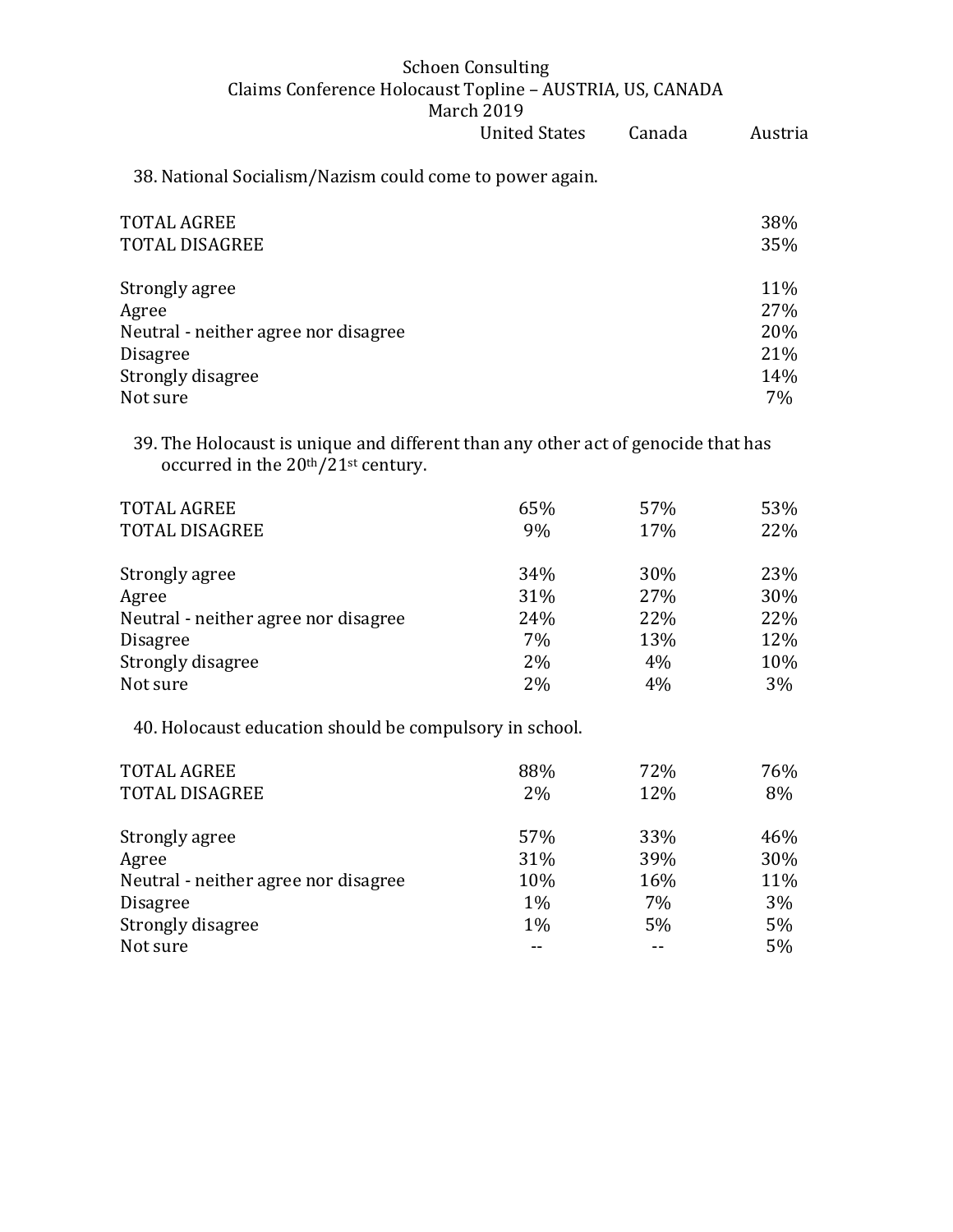41. People still talk too much about what happened during the Holocaust.

| <b>TOTAL AGREE</b><br><b>TOTAL DISAGREE</b> | 18%<br>53% | 9%<br>62% | 36%<br>34% |
|---------------------------------------------|------------|-----------|------------|
| Strongly agree                              | 4%         | 3%        | 13%        |
| Agree                                       | 14%        | 6%        | 23%        |
| Neutral - neither agree nor disagree        | 29%        | 25%       | 25%        |
| <b>Disagree</b>                             | 28%        | 27%       | 17%        |
| Strongly disagree                           | 25%        | 35%       | 17%        |
| Not sure                                    |            | 4%        | 5%         |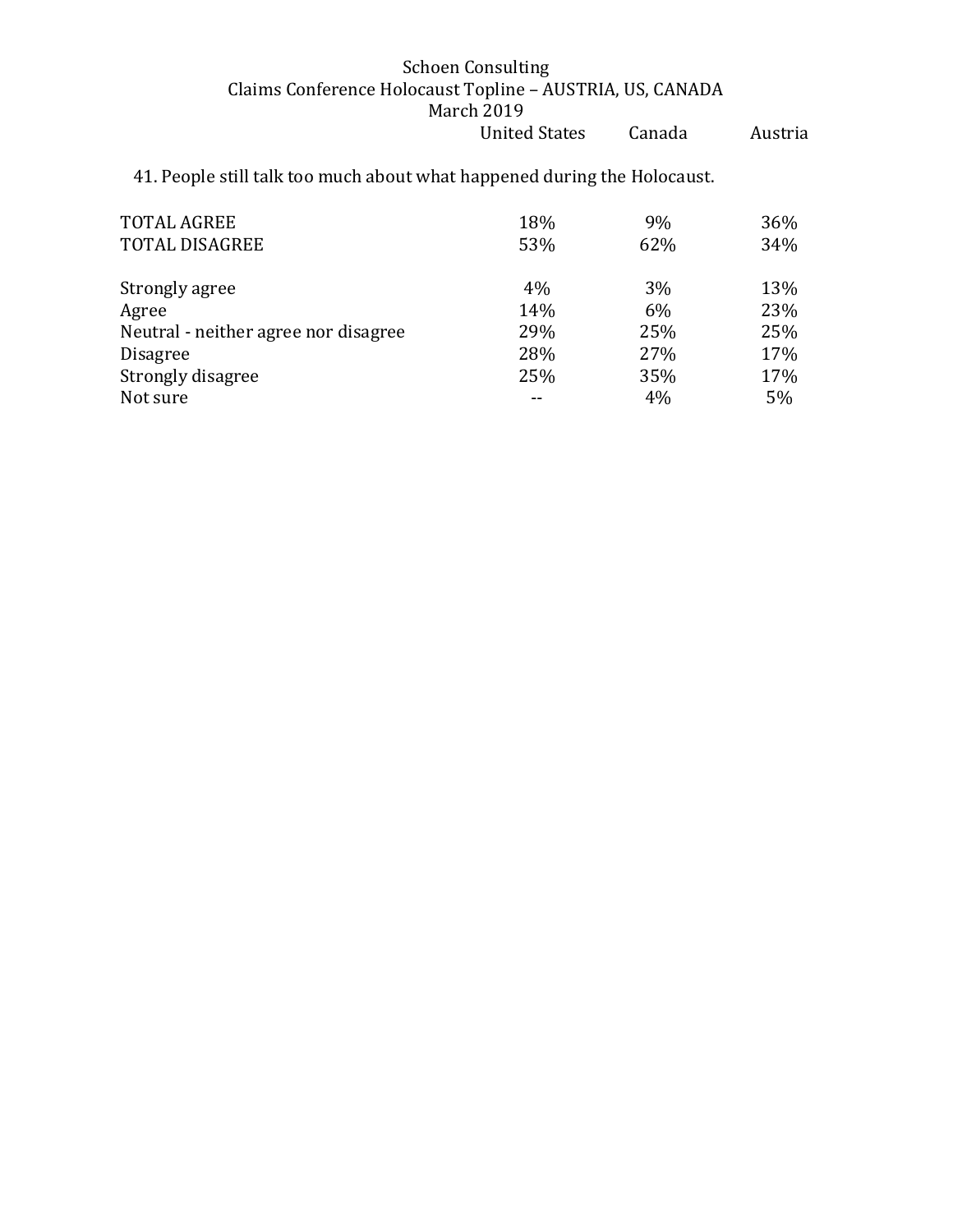| <b>Holocaust Education</b> |  |
|----------------------------|--|
|                            |  |

United States Canada Austria

**Introduction:** I will now ask you some questions about how you learned about the Holocaust as well as some questions about Holocaust education in Austria today.

42. Where did you first hear about the Holocaust?

| At school                                   | 59%   | 40%   | 53%   |
|---------------------------------------------|-------|-------|-------|
| At home                                     | 11%   | 15%   | 15%   |
| Television                                  | 7%    | 13%   | $7\%$ |
| During a field trip to a concentration camp |       |       | $5\%$ |
| <b>Books</b>                                | 6%    | 7%    | 4%    |
| Movies                                      | 5%    | 5%    | 4%    |
| Internet/online                             | 2%    | 3%    | 2%    |
| From a friend                               | $1\%$ | 2%    | 1%    |
| Museums                                     | $1\%$ |       | $1\%$ |
| At house of worship                         | $1\%$ | $1\%$ |       |
| (church/synagogue/mosque)                   |       |       |       |
| Other [list]                                | 2%    | $2\%$ | 3%    |
| Not sure                                    | 5%    | 12%   | $5\%$ |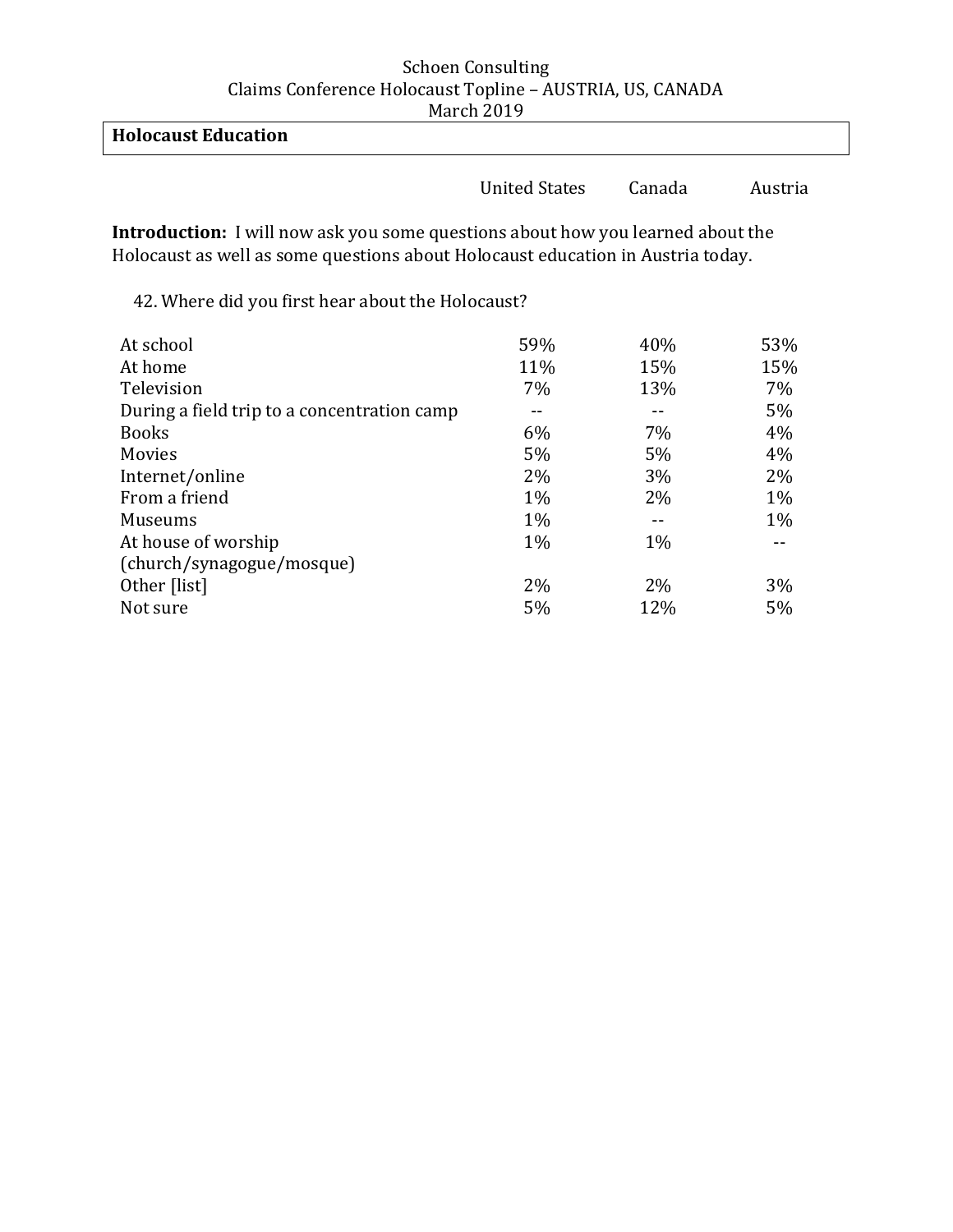# 43. **If respondents answer [Books], [Television] or [Movies],** which? **[OPEN ENDED] MULTIPLE ANSWERS ALLOWED**

| Schindler's List                       | 18%   | 7%    | 59%   |
|----------------------------------------|-------|-------|-------|
| Anne Frank: Diary of a Young Girl      | 27%   | 5%    | 41%   |
| Holocaust (TV miniseries)              |       |       | 29%   |
| The Pianist                            |       | $1\%$ | 19%   |
| A film adaptation of the Diary of Anne |       |       | 17%   |
| Frank                                  |       |       |       |
| Life is Beautiful                      | 6%    | $1\%$ | 13%   |
| The Boy in the Striped Pyjamas         | 2%    | $1\%$ | 9%    |
| <b>Band of Brothers</b>                |       | --    | 8%    |
| Sophie's Choice                        |       |       | 5%    |
| Night                                  |       |       | 4%    |
| War and Remembrance                    |       |       | 3%    |
| The Devil's Arithmetic                 |       |       | 2%    |
| Woman in Gold                          |       |       | $1\%$ |
| Number the Stars                       | $1\%$ |       | $1\%$ |
| Defiance                               |       |       | $1\%$ |
| Holocaust (Film)                       | 15%   | $1\%$ |       |
| <b>Other</b>                           | $7\%$ | 51%   | 18%   |
| Not sure                               | 19%   | 11%   | 9%    |

44. And from what you can remember, how old were you when you first heard about the Holocaust?

| Under 5            | 3%    | 4%  | $1\%$ |
|--------------------|-------|-----|-------|
| $5 - 10$           | 34%   | 28% | 24%   |
| $11-17$ years      | 50%   | 45% | 54%   |
| 18-22 years old    | 3%    | 5%  | 4%    |
| $23+$              | 2%    | 5%  | 5%    |
| Other <sup>3</sup> | $- -$ | 2%  | $1\%$ |
| Not sure           | 8%    | 11% | 11%   |

45. Do you think that all students should learn about the Holocaust while at school?

| Yes      | 93% | 82% | 82% |
|----------|-----|-----|-----|
| No       | 2%  | 7%  | 8%  |
| Not sure | 5%  | 11% | 10% |

 $\overline{\phantom{a}}$ 

 $3$  In the US and Canadian surveys, this answer choice was "I never heard of the Holocaust before this survey."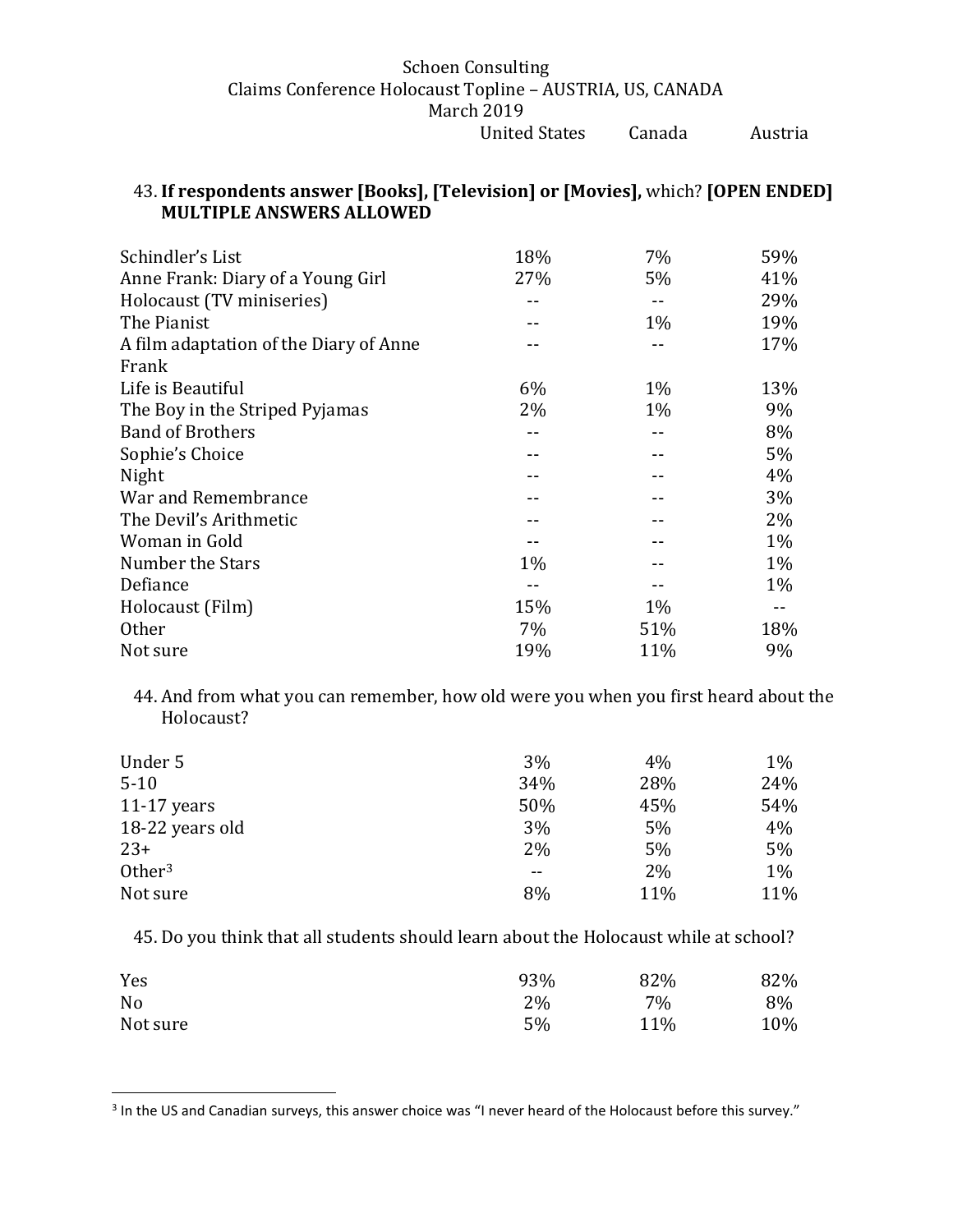## 46. Who do you think should be responsible for providing education about the Holocaust? **SELECT ALL THAT APPLY – MULTIPLE ANSWERS ALLOWED**

| Schools/teachers                  | 81% | 77% | 77% |
|-----------------------------------|-----|-----|-----|
| Parents                           | 41% | 48% | 49% |
| The Federal Ministry of Education | 32% | 32% | 38% |
| Religious institutions            | 17% | 21% | 19% |
| Non-profit organizations          | 12% | 13% | 14% |
| The private sector                | 7%  | 10% | 8%  |
| It is no one's responsibility     | 3%  | 9%  | 5%  |
| Not sure                          | 2%  | 6%  | 4%  |

47. Do you think that schools spend enough time teaching students about the Holocaust?

| Schools spend too much time teaching<br>about the Holocaust | $1\%$ | 4%  | 7%  |
|-------------------------------------------------------------|-------|-----|-----|
| Schools spend enough time teaching about                    | 31%   | 25% | 34% |
| the Holocaust<br>Schools should spend more time teaching    | 48%   | 44% | 48% |
| about the Holocaust                                         |       |     |     |
| Not sure                                                    | 20\%  | 27% | 11% |

48. Do you think that the lessons taught in schools about the Holocaust are historically accurate?

| Lessons about the Holocaust are            | 24 <sub>%</sub> | 24 <sub>%</sub> | 21% |
|--------------------------------------------|-----------------|-----------------|-----|
| completely historically accurate           |                 |                 |     |
| Lessons about the Holocaust are mostly     | 52%             | 43%             | 55% |
| historically accurate, but could be better |                 |                 |     |
| Lessons about the Holocaust are            | 7%              | 2%              | 8%  |
| historically inaccurate                    |                 |                 |     |
| Not sure                                   | 17%             | 31%             | 16% |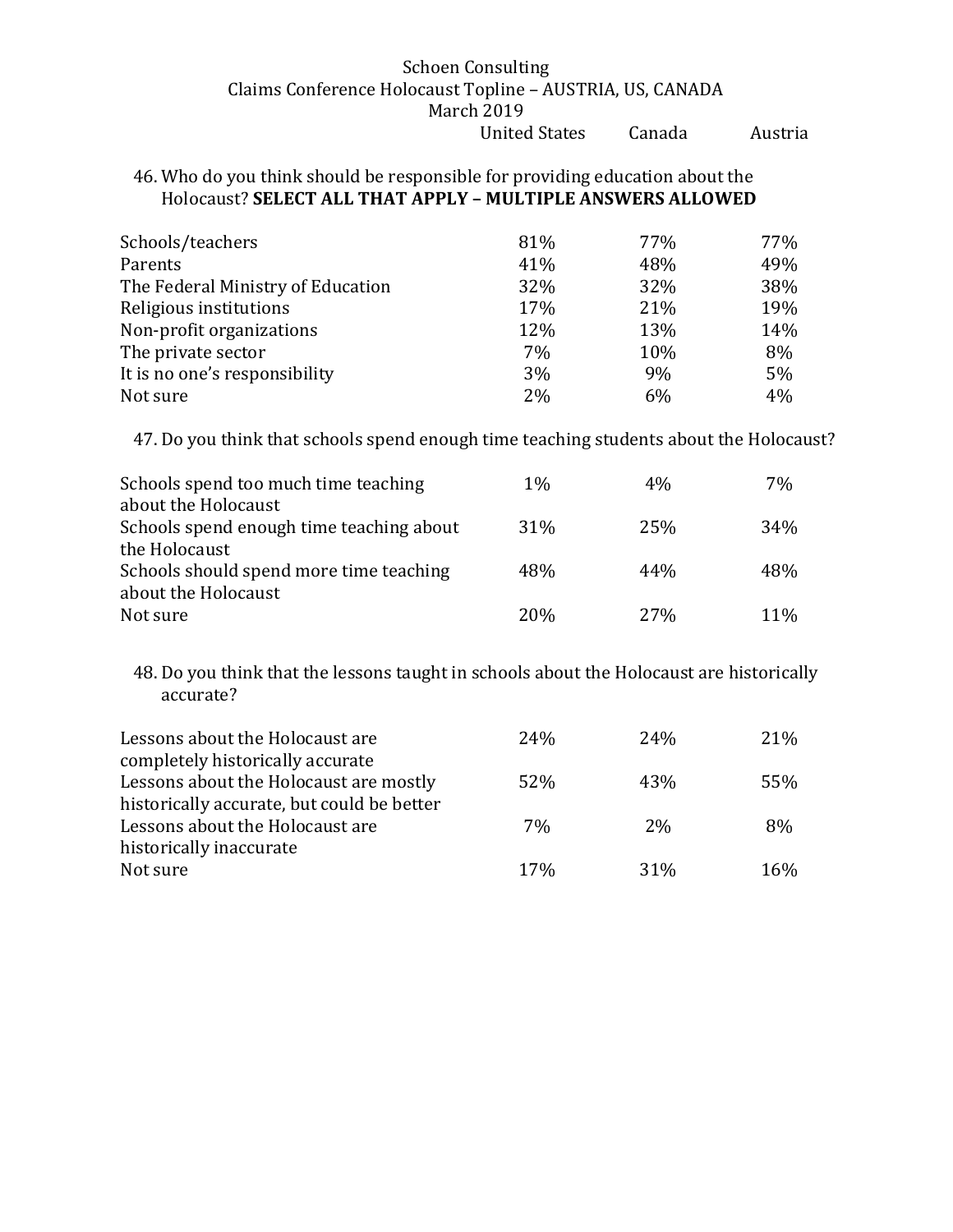49. Have you personally or has anyone you know visited a Holocaust memorial or museum?

| I have personally visited a Holocaust<br>memorial or museum                                        | <b>20%</b> | <b>11%</b> | 52% |
|----------------------------------------------------------------------------------------------------|------------|------------|-----|
| I have not visited, but someone I know has<br>visited                                              | <b>25%</b> | 18%        | 23% |
| I have not visited a Holocaust memorial or<br>museum and do not know anyone who has<br>visited one | 40%        | 62\%       | 19% |
| Not sure                                                                                           | 15%        | 9%         | 6%  |

# 50. **[IF VISITED]** In what city and country did you visit a Holocaust memorial or museum? **OPEN ENDED**

| Austria               | 84%   |
|-----------------------|-------|
| Germany               | 22%   |
| Poland                | 8%    |
| Israel                | 4%    |
| Czech Republic        | 3%    |
| Hungary               | 2%    |
| Croatia               | 1%    |
| Greece                | 1%    |
| Italy                 | 1%    |
| Netherlands           | 1%    |
| Russia                | 1%    |
| Serbia                | $1\%$ |
| Slovakia              | 1%    |
| <b>United Kingdom</b> | $1\%$ |
| Not sure              | $1\%$ |
|                       |       |

## 51. **[IF VISITED/KNOW SOMEONE WHO HAS]** Have you personally or has anyone you know seen the Judenplatz Holocaust Memorial in Vienna?

| I have personally seen the Judenplatz Holocaust                                                       | 41% |
|-------------------------------------------------------------------------------------------------------|-----|
| Memorial                                                                                              |     |
| I have not seen it, but someone I know has seen it                                                    | 21% |
| I have not seen the Judenplatz Holocaust Memorial in<br>Vienna and do not know anyone who has seen it | 29% |
| Not sure                                                                                              | 9%  |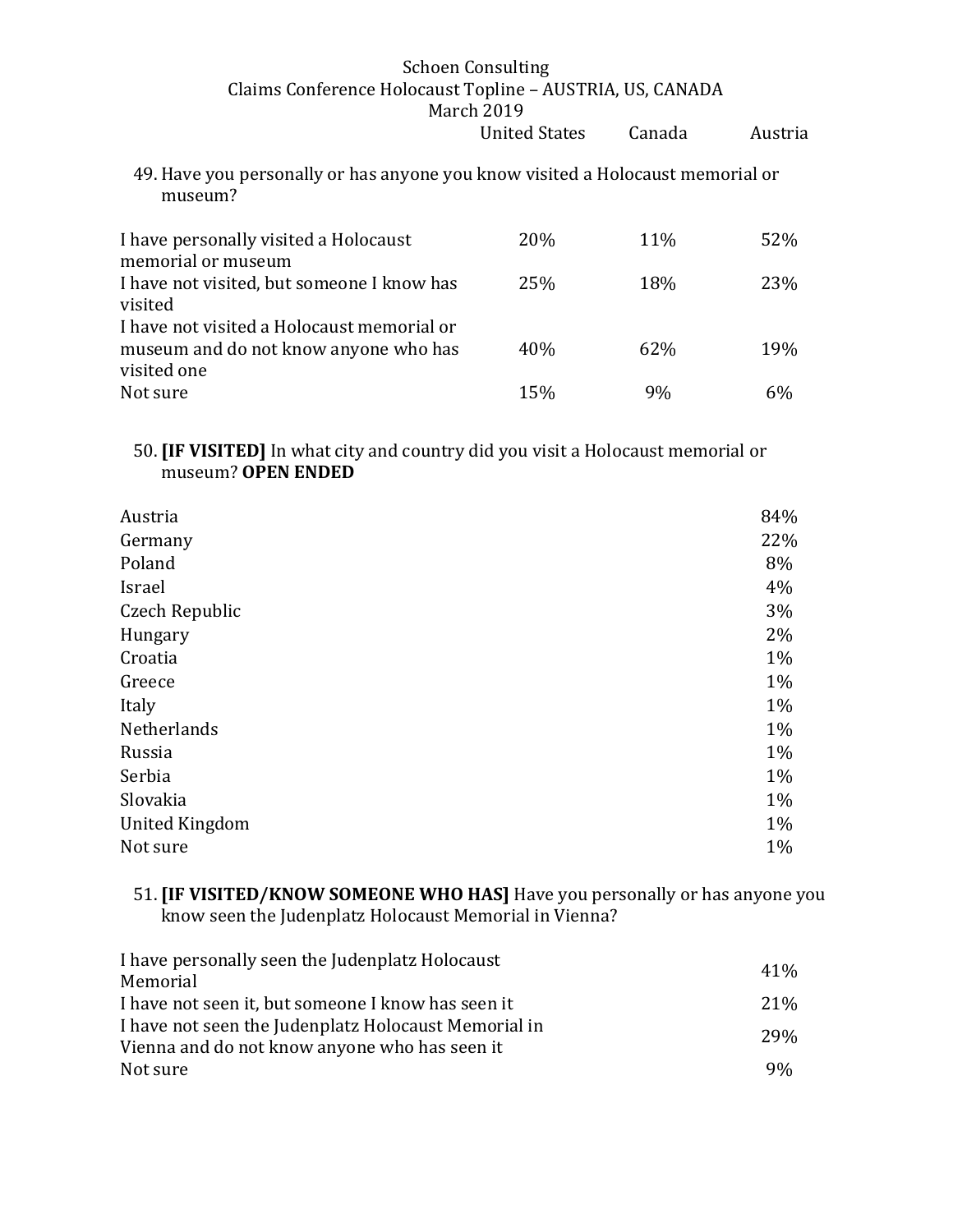|                                                                          | March 2017           |        |         |
|--------------------------------------------------------------------------|----------------------|--------|---------|
|                                                                          | <b>United States</b> | Canada | Austria |
| 52. Do you personally know -- or know of -- a survivor of the Holocaust? |                      |        |         |
| I personally know a survivor of the                                      |                      |        |         |
| Holocaust or I knew a survivor of the                                    | 12\%                 | 10%    | 16%     |
| Holocaust who passed away <sup>4</sup>                                   |                      |        |         |
| I know of a survivor of the Holocaust but                                | 22%                  | 21%    | 16%     |
| do not know him/her personally                                           |                      |        |         |
| I do not know or know of a survivor of the                               | 61%                  | 62%    | 60%     |
| Holocaust                                                                |                      |        |         |
| Not sure                                                                 | 5%                   | 7%     | 8%      |
| 53. How do Austrians and others commemorate or remember the Holocaust?   |                      |        |         |
| Holocaust Remembrance Day/national                                       |                      |        | 15%     |
| holiday                                                                  |                      |        |         |
| <b>Holocaust Museums</b>                                                 |                      |        | 17%     |

Books and Literature 12%

Other 7% Do not commemorate 7%

Films and Documentaries

 $\overline{\phantom{a}}$ 

<sup>&</sup>lt;sup>4</sup> In Austria, this was listed as two separate answer choices: "I personally know a survivor of the Holocaust," and "I personally knew a survivor of the Holocaust who has passed away."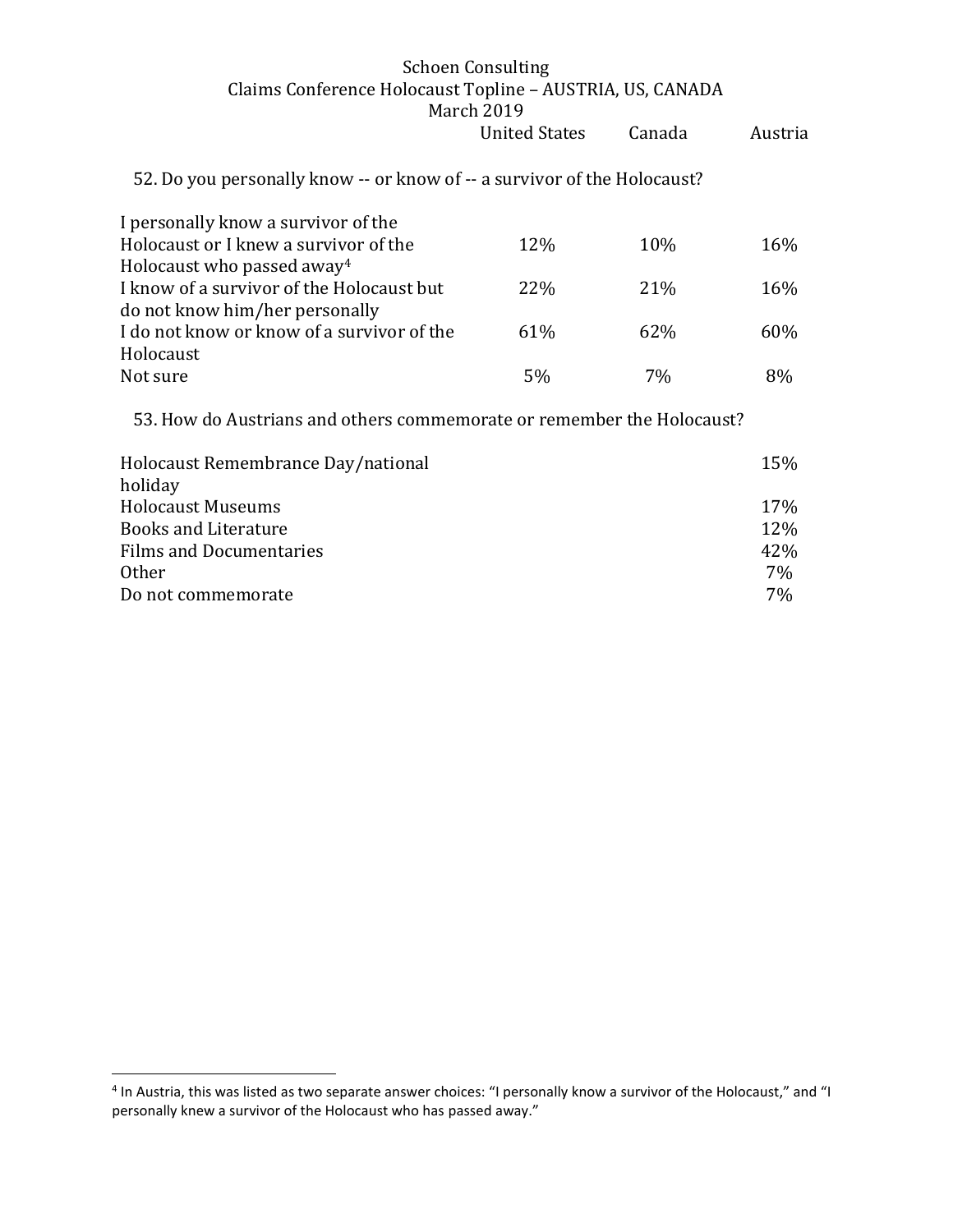| <b>Antisemitism &amp; Neo-Nazism</b>                                                                                                        |                      |        |         |
|---------------------------------------------------------------------------------------------------------------------------------------------|----------------------|--------|---------|
|                                                                                                                                             | <b>United States</b> | Canada | Austria |
| <b>Intro:</b> We're almost finished. I am now going to ask you some questions about<br><b>antisemitism</b> in Austria and around the world. |                      |        |         |
| 54. Have you heard of antisemitism?                                                                                                         |                      |        |         |
| Yes, I have definitely heard about<br>antisemitism                                                                                          | 57%                  | 55%    | 71%     |
| Yes, I think I've heard about the<br>antisemitism                                                                                           | 13%                  | 9%     | 9%      |
| I have heard the term generally but not<br>sure what it means                                                                               | 9%                   | 14%    | 11%     |
| No, I don't think I have heard the word<br>before                                                                                           | 7%                   | 7%     | $1\%$   |
| No, I definitely have not heard the word<br>before                                                                                          | 7%                   | 8%     | 3%      |
| I'm not sure if I've heard the word or not                                                                                                  | 7%                   | 7%     | 5%      |

55. And in your own words, what does antisemitism mean? **OPEN END** 

| Hostility to Jews           | 48% | 36% | 62% |
|-----------------------------|-----|-----|-----|
| Prejudice against Jews      | 21% | 10% | 8%  |
| Discrimination against Jews | 20% | 13% | 13% |
| Violence against Jews       | 1%  | 2%  | 3%  |
| <b>Other</b>                | 12% | 19% | 2%  |
| Not sure                    | 9%  | 20% | 12% |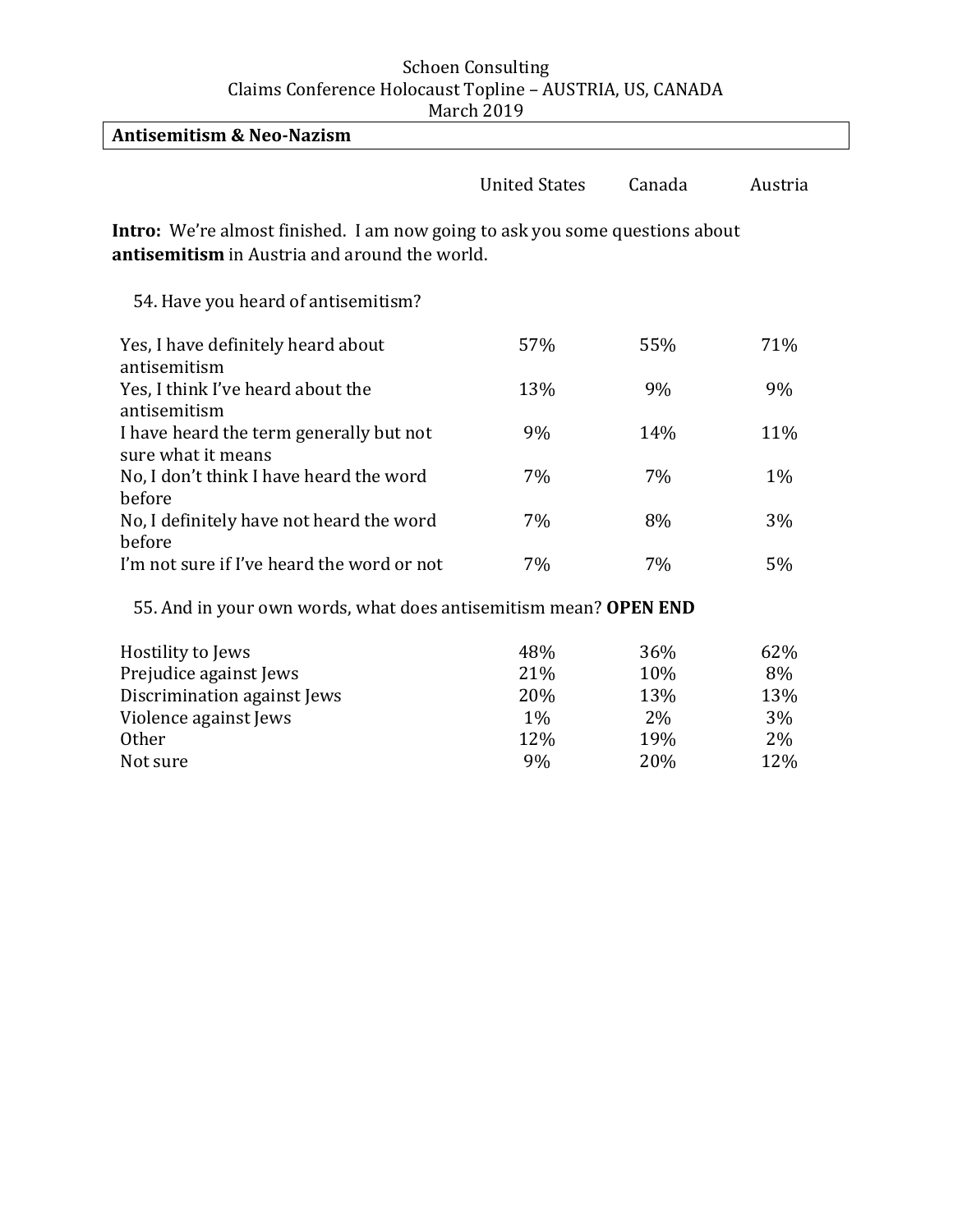56. From what you have heard, was there antisemitism in Austria before and/or during the time of the Holocaust?

| There was antisemitism in Austria before<br>the Holocaust              | 28%   |
|------------------------------------------------------------------------|-------|
| There was antisemitism in Austria during                               | 14%   |
| the Holocaust                                                          |       |
| There was antisemitism in Austria before<br>and during the Holocaust   | 39%   |
| There was never antisemitism in Austria                                | $2\%$ |
| Not sure                                                               | 17%   |
| 57. Okay, and in your opinion, is there antisemitism in Austria today? |       |

| Yes, there is antisemitism in Austria today | 67%             |
|---------------------------------------------|-----------------|
| No, there is not antisemitism in Austria    | 12%             |
| today                                       |                 |
| Not sure                                    | 21 <sup>%</sup> |

58. From what you know or have heard, how many, if any, neo-Nazis are there in Austria today?

| A great deal | 7%  |
|--------------|-----|
| Many         | 29% |
| A few        | 48% |
| None at all  | 3%  |
| Not sure     | 13% |

59. Now thinking about the United States, in your opinion, is there antisemitism in the United States today?

| Yes, there is antisemitism in the United   | 68%   | 70%             |
|--------------------------------------------|-------|-----------------|
| States today                               |       |                 |
| No, there is no antisemitism in the United | $4\%$ | 6%              |
| States today                               |       |                 |
| Not sure                                   | 28%   | 24 <sub>%</sub> |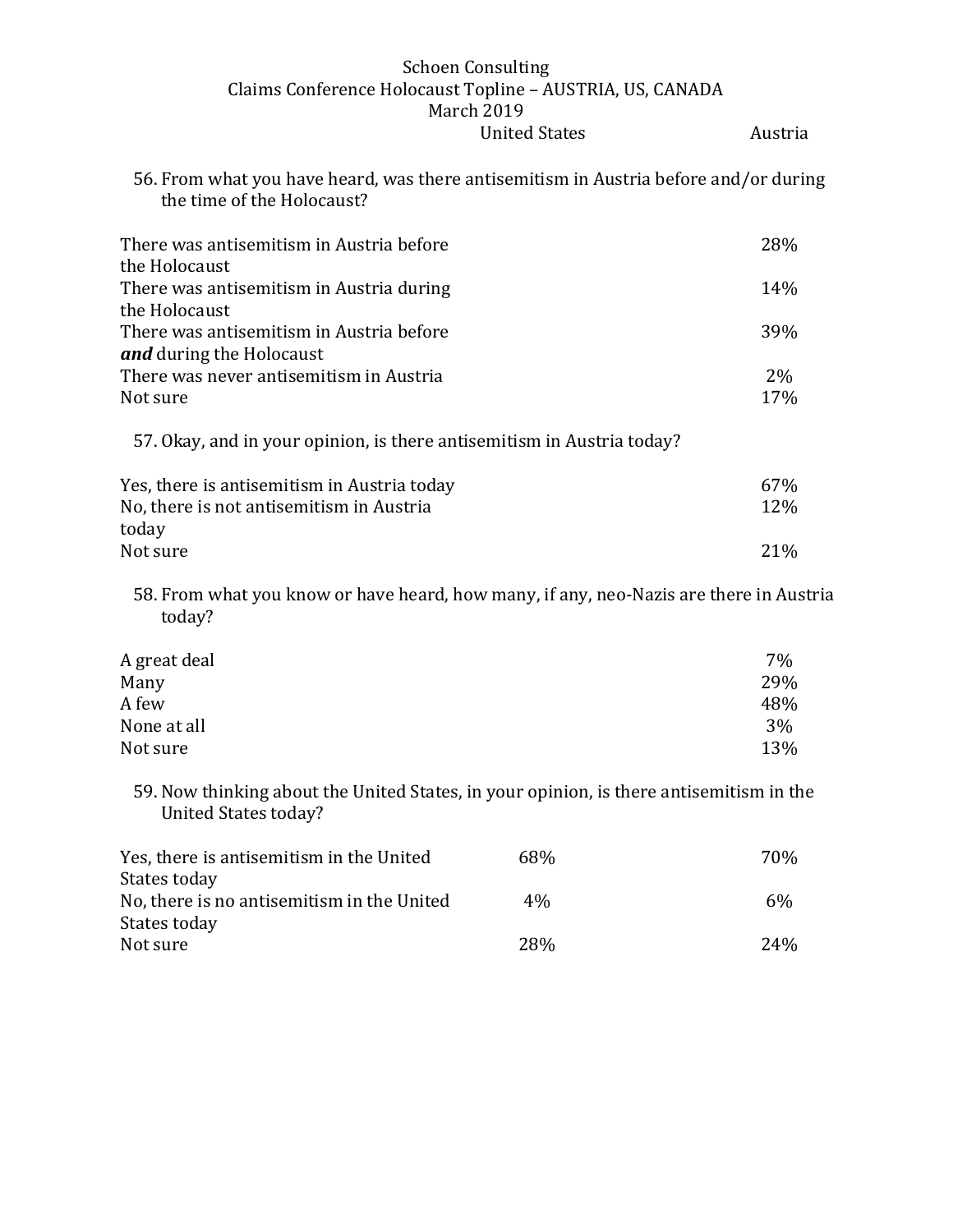60. From what you know or have heard, how many, if any, neo-Nazis are there in the United States today?

| A great deal | 17% | 15% | 11% |
|--------------|-----|-----|-----|
| Many         | 34% | 32% | 39% |
| A few        | 31% | 27% | 29% |
| None at all  | 2%  | 3%  | 3%  |
| Not sure     | 16% | 23% | 18% |

61. Do you think that it is acceptable for an individual to hold neo-Nazi views?

| TOTAL ACCEPTABLE<br>TOTAL UNACCEPTABLE | 11%<br>78% | 9%<br>79% | 7%<br>87% |
|----------------------------------------|------------|-----------|-----------|
| Strongly acceptable                    | $4\%$      | 3%        | $2\%$     |
| Somewhat acceptable                    | 7%         | 6%        | 5%        |
| Somewhat unacceptable                  | 14%        | 11%       | 20%       |
| Strongly unacceptable                  | 64%        | 68%       | 67%       |
| Not sure                               | 11%        | 12%       | 6%        |

62. Do you think that people should be allowed to use Nazi slogans and symbols in Austria?

| People should be allowed to use Nazi | 5%    |
|--------------------------------------|-------|
| slogans and symbols in Austria today |       |
| They should not be allowed           | 88%   |
| Not sure                             | $7\%$ |

63. From what you know, what portion of Austrians think that people should be allowed to use Nazi slogans and symbols?

| A great deal | 3%    |
|--------------|-------|
| Many         | 20%   |
| A few        | 58%   |
| None at all  | $6\%$ |
| Not sure     | 13%   |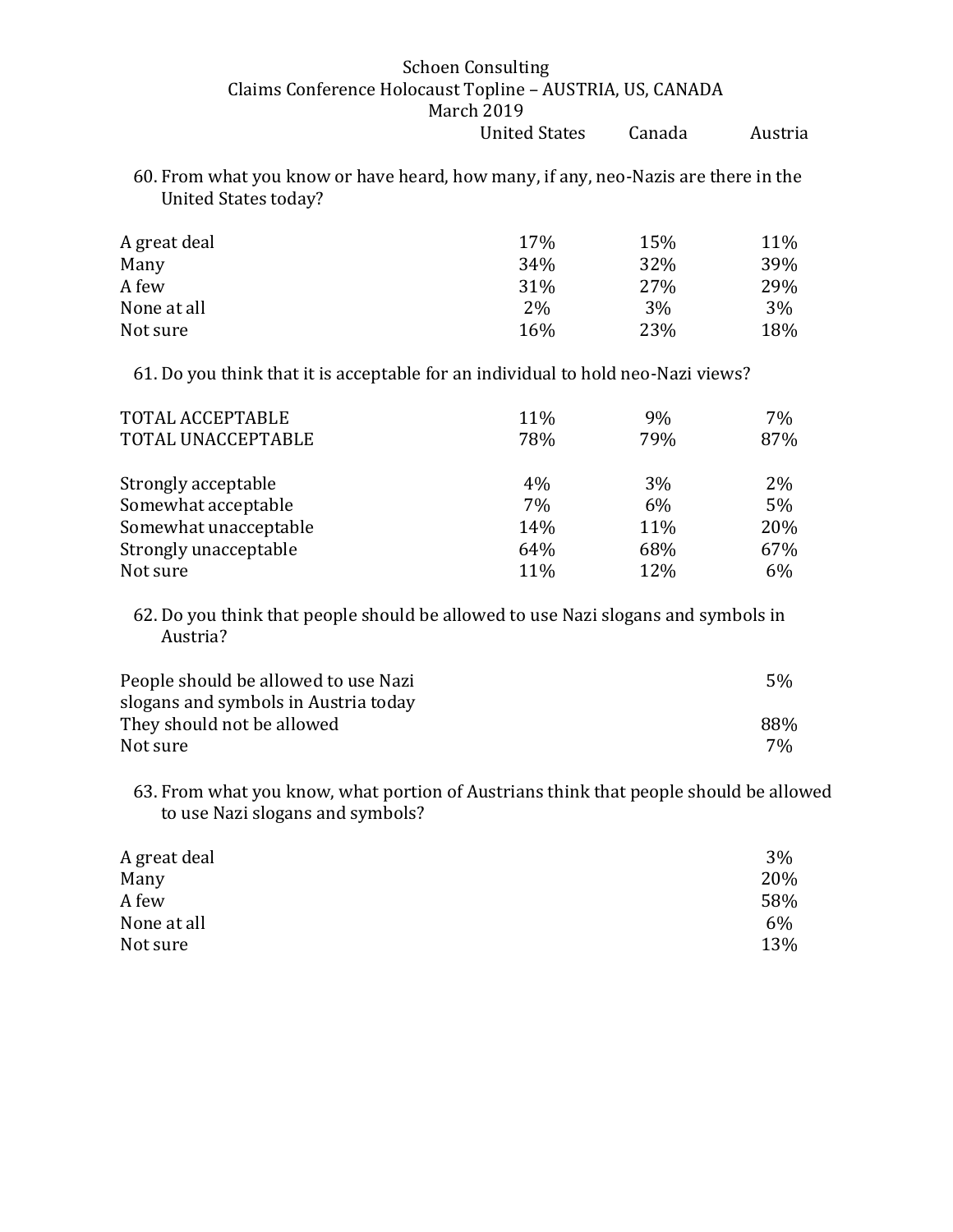64. Do you think that it is possible that something like the Holocaust could happen in Austria today?

| 31% |
|-----|
| 44% |
| 25% |
|     |

65. Do you think it is possible that something like the Holocaust could happen in other European countries today?

| It is possible     | 58% |
|--------------------|-----|
| It is not possible | 21% |
| Not sure           | 21% |

66. Do you think that it is possible that something like the Holocaust could happen in the United States today?

| It is possible     | 52% | 47% |
|--------------------|-----|-----|
| It is not possible | 32% | 27% |
| Not sure           | 16% | 26% |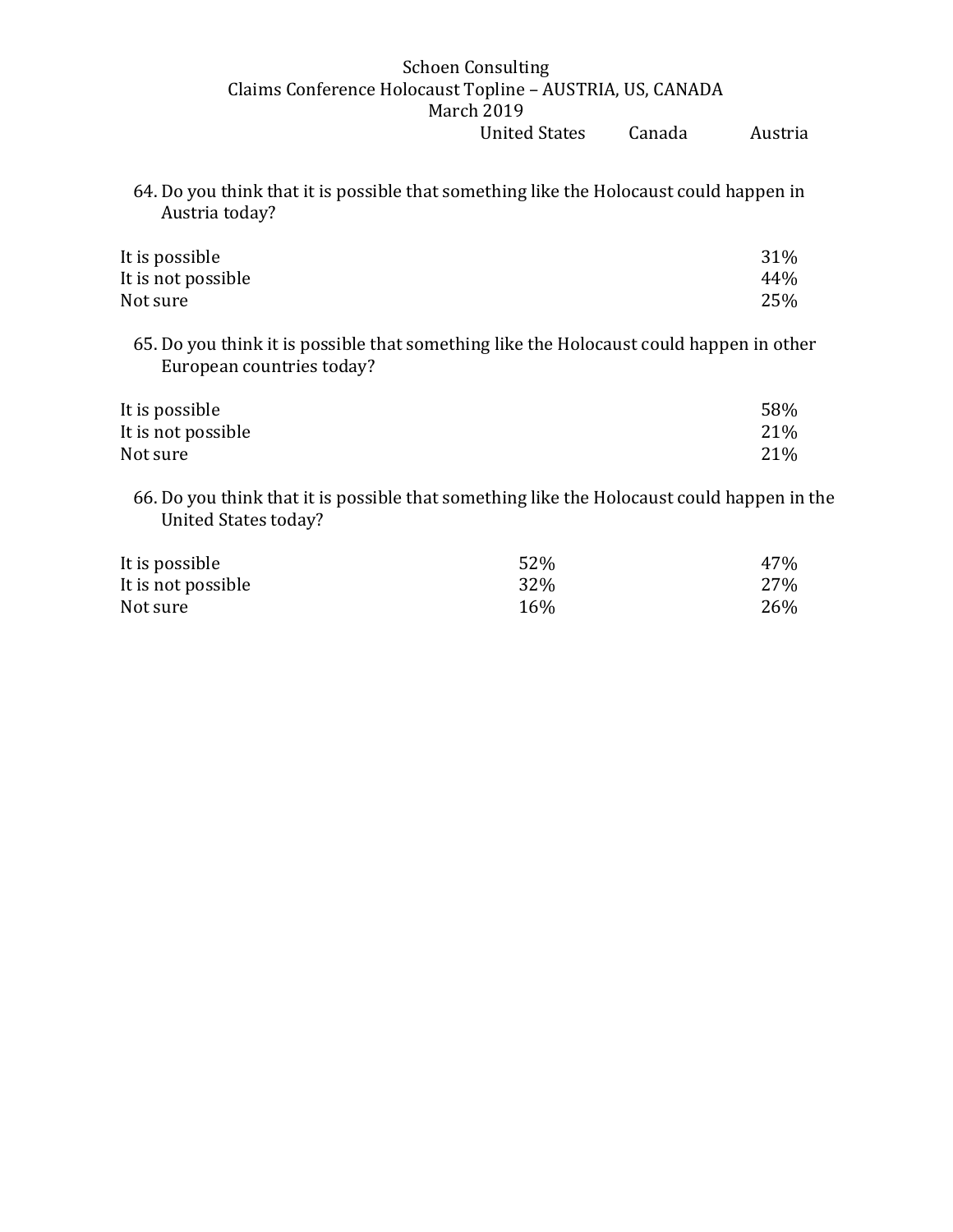**INTRO:** Switching gears slightly, you will now be asked some questions about Austrian politics today.

#### Austria

# 67. Do you have a favorable or unfavorable opinion of the following organizations/individuals?

# **The Freedom Party**

| <b>TOTAL FAVORABLE</b><br>TOTAL UNFAVORABLE | 43%<br>43% |
|---------------------------------------------|------------|
| Very favorable                              | 9%         |
| Favorable                                   | 34%        |
| Unfavorable                                 | 18%        |
| Very unfavorable                            | 25%        |
| Not sure                                    | 14%        |

## **Heinz-Christian Strache**

| <b>TOTAL FAVORABLE</b><br>TOTAL UNFAVORABLE | 45%<br>43% |
|---------------------------------------------|------------|
| Very favorable                              | 14%        |
| Favorable                                   | 31%        |
| Unfavorable                                 | 22%        |
| Very unfavorable                            | 21%        |
| Not sure                                    | 12%        |

#### **Norbert Hofer**

| <b>TOTAL FAVORABLE</b><br>TOTAL UNFAVORABLE | 38%<br>47% |
|---------------------------------------------|------------|
| Very favorable                              | 12%        |
| Favorable                                   | 26%        |
| Unfavorable                                 | 29%        |
| Very unfavorable                            | 18%        |
| Not sure                                    | 15%        |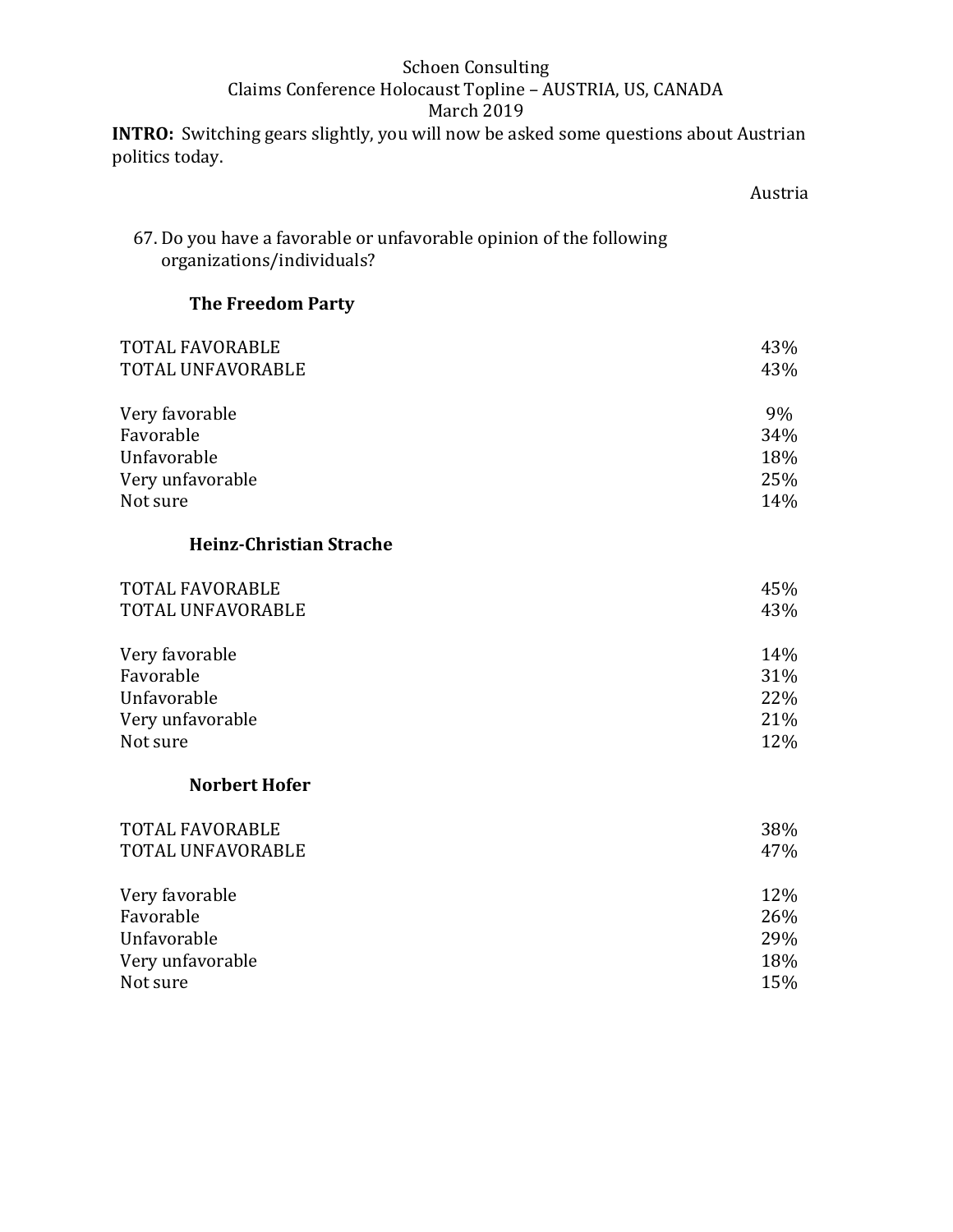Austria

| <b>Herbert Kickl</b>     |     |
|--------------------------|-----|
| TOTAL FAVORABLE          | 25% |
| TOTAL UNFAVORABLE        | 48% |
| Very favorable           | 9%  |
| Favorable                | 16% |
| Unfavorable              | 23% |
| Very unfavorable         | 25% |
| Not sure                 | 27% |
| <b>Sebastian Kurz</b>    |     |
| TOTAL FAVORABLE          | 61% |
| TOTAL UNFAVORABLE        | 29% |
| Very favorable           | 30% |
| Favorable                | 31% |
| Unfavorable              | 21% |
| Very unfavorable         | 8%  |
| Not sure                 | 10% |
| Alexander Van der Bellen |     |
| TOTAL FAVORABLE          | 53% |
| TOTAL UNFAVORABLE        | 35% |
| Very favorable           | 18% |
| Favorable                | 35% |
| Unfavorable              | 23% |
| Very unfavorable         | 12% |
| Not sure                 | 12% |
| <b>Udo Landbauer</b>     |     |
| <b>TOTAL FAVORABLE</b>   | 13% |
| TOTAL UNFAVORABLE        | 37% |
| Very favorable           | 2%  |
| Favorable                | 11% |
| Unfavorable              | 19% |
| Very unfavorable         | 18% |
| Not sure                 | 50% |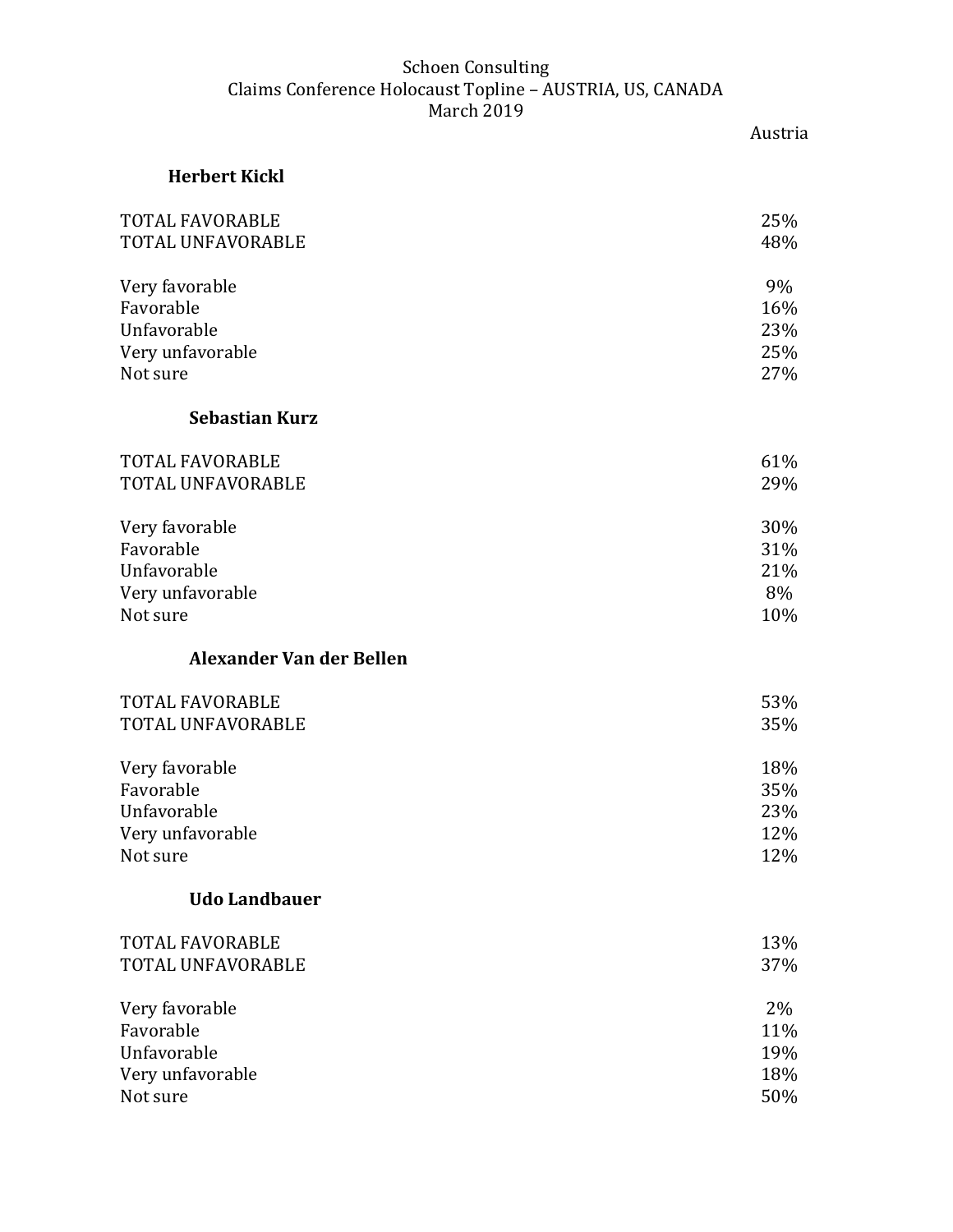|                                      | Austria |
|--------------------------------------|---------|
| <b>Austrian fencing fraternities</b> |         |
| <b>TOTAL FAVORABLE</b>               | 10%     |
| TOTAL UNFAVORABLE                    | 65%     |
| Very favorable                       | 3%      |
| Favorable                            | 7%      |
| Unfavorable                          | 31%     |
| Very unfavorable                     | 34%     |
| Not sure                             | 25%     |
| Germania zu Wiener Neustadt          |         |
| <b>TOTAL FAVORABLE</b>               | 8%      |
| <b>TOTAL UNFAVORABLE</b>             | 48%     |
| Very favorable                       | 2%      |
| Favorable                            | 6%      |
| Unfavorable                          | 24%     |
| Very unfavorable                     | 24%     |
| Not sure                             | 44%     |
| <b>Bruna Sudetia</b>                 |         |
| TOTAL FAVORABLE                      | 6%      |
| TOTAL UNFAVORABLE                    | 22%     |
| Very favorable                       | $1\%$   |
| Favorable                            | 5%      |
| Unfavorable                          | 13%     |
| Very unfavorable                     | 9%      |
|                                      |         |

Not sure 72%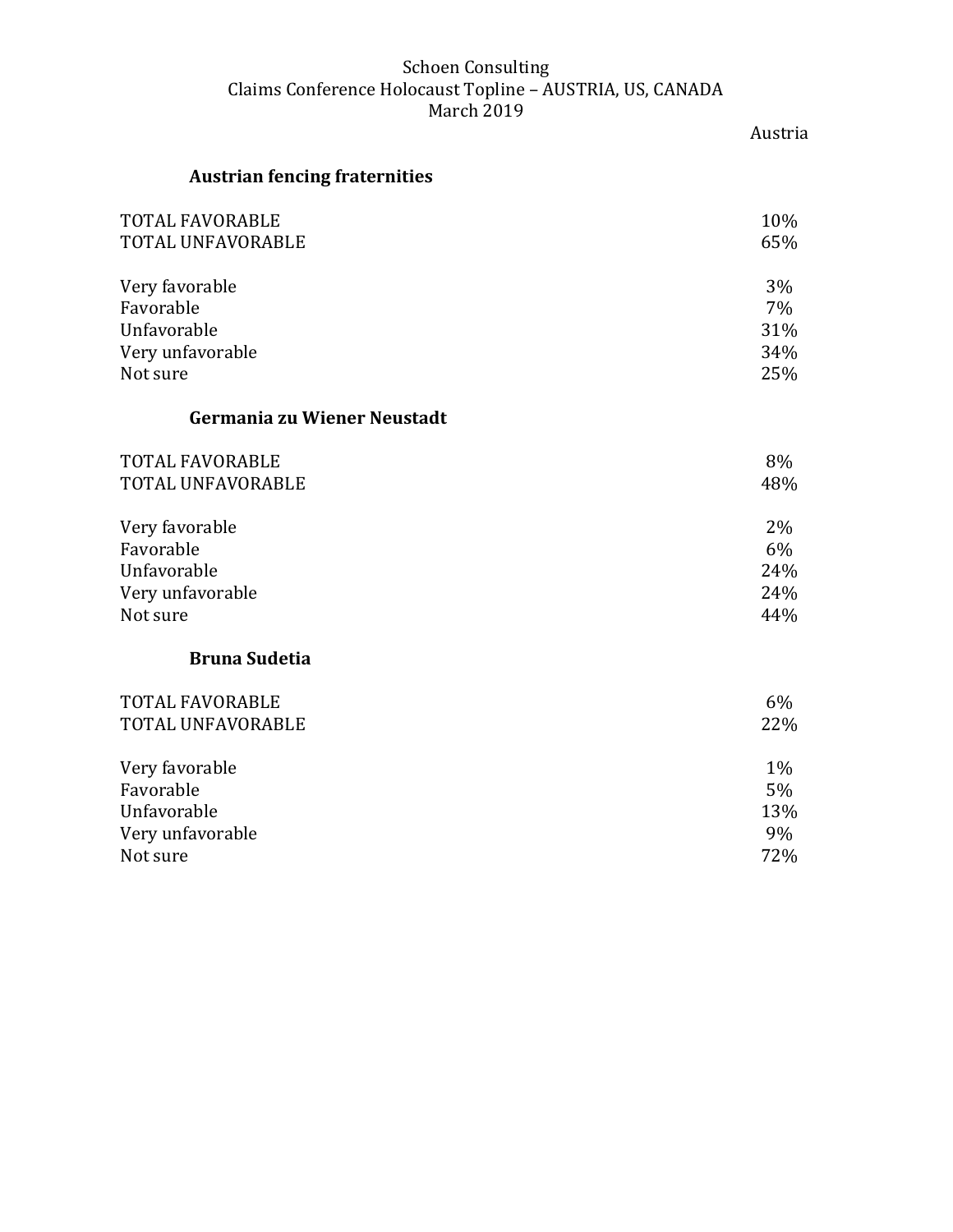Austria

68. Some people say that Austria's fencing fraternities\* should be allowed to practice their own historic traditions – even if that includes singing songs with antisemitic lyrics. Others say that Austrian fraternities should not be allowed to sing antisemitic songs.

Which comes closer to your view?

| Fencing Fraternities should be able to sing | 16% |
|---------------------------------------------|-----|
| their traditional songs even if they are    |     |
| antisemitic                                 |     |
| Fencing Fraternities should not be able to  | 70% |
| practice antisemitic traditions             |     |
| Not sure                                    | 14% |
|                                             |     |

\**Fencing fraternities or schlagende Burschenschaften are some of the traditional Studentnverbindungen founded in the early 19th century on the basis of liberal and nationalistic ideologies that still exist in Austria today.* 

69. Some people say that Austrian political parties must cut ties with fencing fraternities who have been found to promote antisemitism through their customs and songs. Others say that fraternities are an important part of Austrian tradition, and political parties should not be forced to cut ties with them.

| Which comes closer to your view?                                                               |                 |
|------------------------------------------------------------------------------------------------|-----------------|
| Austrian political parties should not<br>associate with fraternities promoting<br>antisemitism | 62%             |
| Austrian political parties should not<br>regulate the traditions of fraternities               | 19%             |
| Not Sure                                                                                       | 19 <sub>%</sub> |